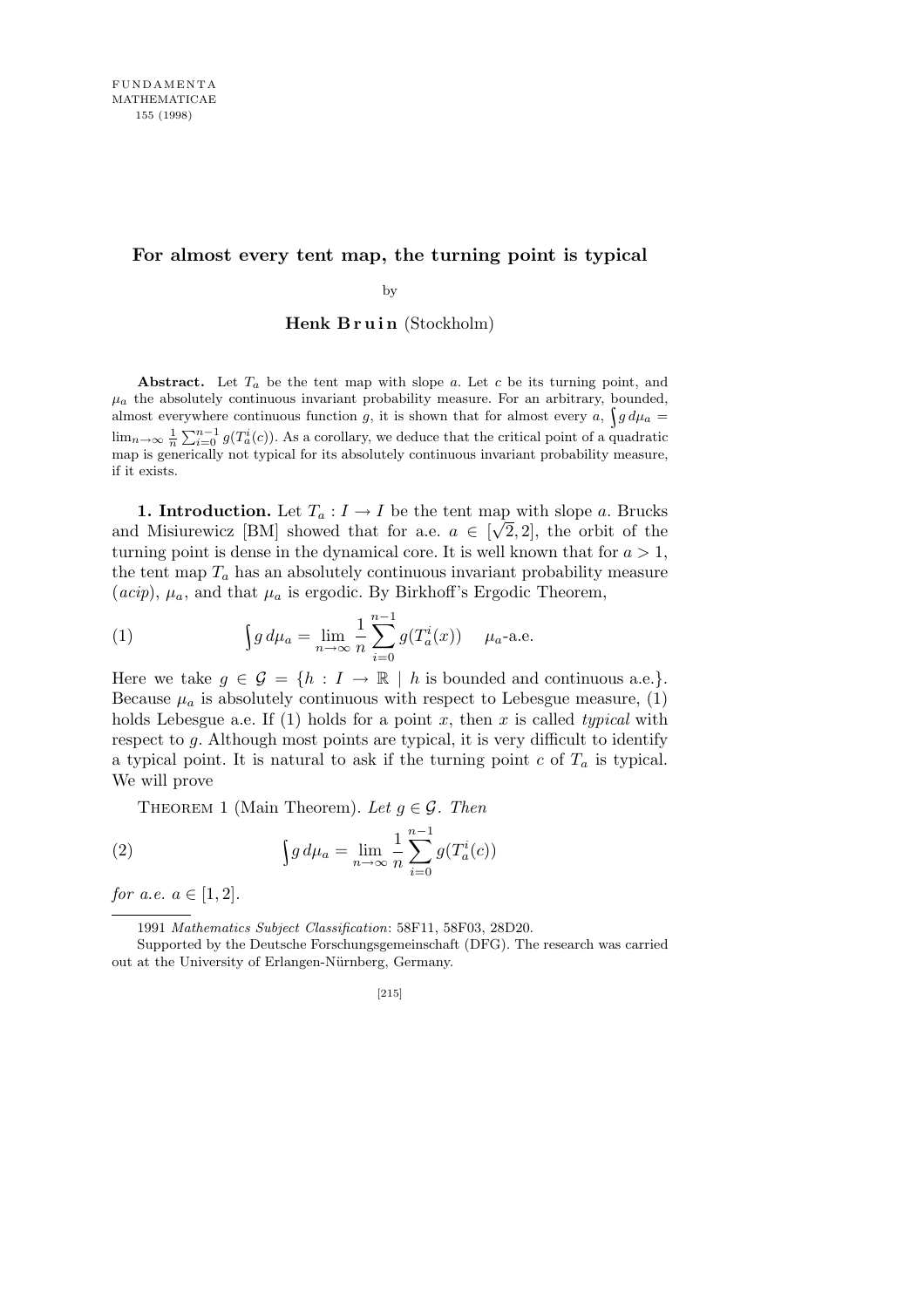It follows that for a.e.  $a \in [1, 2]$ , (2) holds for every bounded Riemann integrable function simultaneously. This answers a question of Brucks and Misiurewicz [BM]. Schmeling [Sc] recently obtained similar results for *β*transformations. In our proof, as well as in [BM], the properties of the turning point are used in a few arguments. We think, however, that Theorem 1 is true not only for *c*, but also for an arbitrary point  $y \in I$ .

The tent map  $T_a$  has topological entropy  $\log a$ . Hence one can state Theorem 1 as: For a.e. value of the topological entropy, the turning point of  $T_a$  is typical. Because the measure  $\mu_a$  actually maximizes metric entropy [M], this has a striking consequence for unimodal maps in general:

COROLLARY 1. *For a.e.*  $h \in [0, \log 2]$ , *if*  $f$  *is a unimodal map with*  $h_{\text{top}}(f) = h$ , *then the turning point of f is typical for the measure of maximal entropy.*

A result by Sands [Sa] states that for a.e.  $h \in [0, \log 2]$ , every S-unimodal map f with  $h_{\text{top}}(f) = h$  satisfies the Collet–Eckmann condition, and therefore has an acip. For an S-unimodal map, however, the acip in general does not maximize entropy, because if it did, and if *f* is conjugate to a tent map, the conjugacy  $\psi$  would be absolutely continuous. But then  $\psi$  has to be also  $C^{1+\alpha}$  in a large neighbourhood of the critical point, as [MS, Exercise 3.1, page 375] indicates. (In [M] an argument is given for unimodal maps with a nonrecurrent critical point.) As a consequence, all periodic points have to have the same Lyapunov exponent, which is very unlikely. The only exception we are aware of is the full quadratic map  $x \mapsto 4x(1-x)$ . Hence combining Corollary 1 with Sands' result, we obtain a large class of S-unimodal maps satisfying the Collet–Eckmann condition, but for which *c* is not typical for the acip. In contrast, Benedicks and Carleson [BC, Theorem 3] show that for the quadratic family  $f_a(x) = ax(1-x)$  there is a set of parameters of positive Lebesgue measure for which *f<sup>a</sup>* is Collet–Eckmann and  $c$  is typical for the acip  $(1)$ . Thus we are led to the conclusion that the entropy map  $a \mapsto h_{\text{top}}(f_a)$ , even when we disregard its flat pieces, has very bad absolute continuity properties.

The proof of the Main Theorem goes in short as follows. First we introduce some induced map of the tent map. We show that if a point is typical in some strong sense for this induced map, it is also typical for the original tent map (Proposition 1). In Sections 4 and 5 we prove certain properties of the induced map. Finally, we show, using a version of the Law of Large

 $(1)$  Thunberg [T] showed another kind of typicality: for a positive measured set of parameters, *fa* has an acip which can be approximated weakly by Dirac measures on super-stable orbits of nearby maps.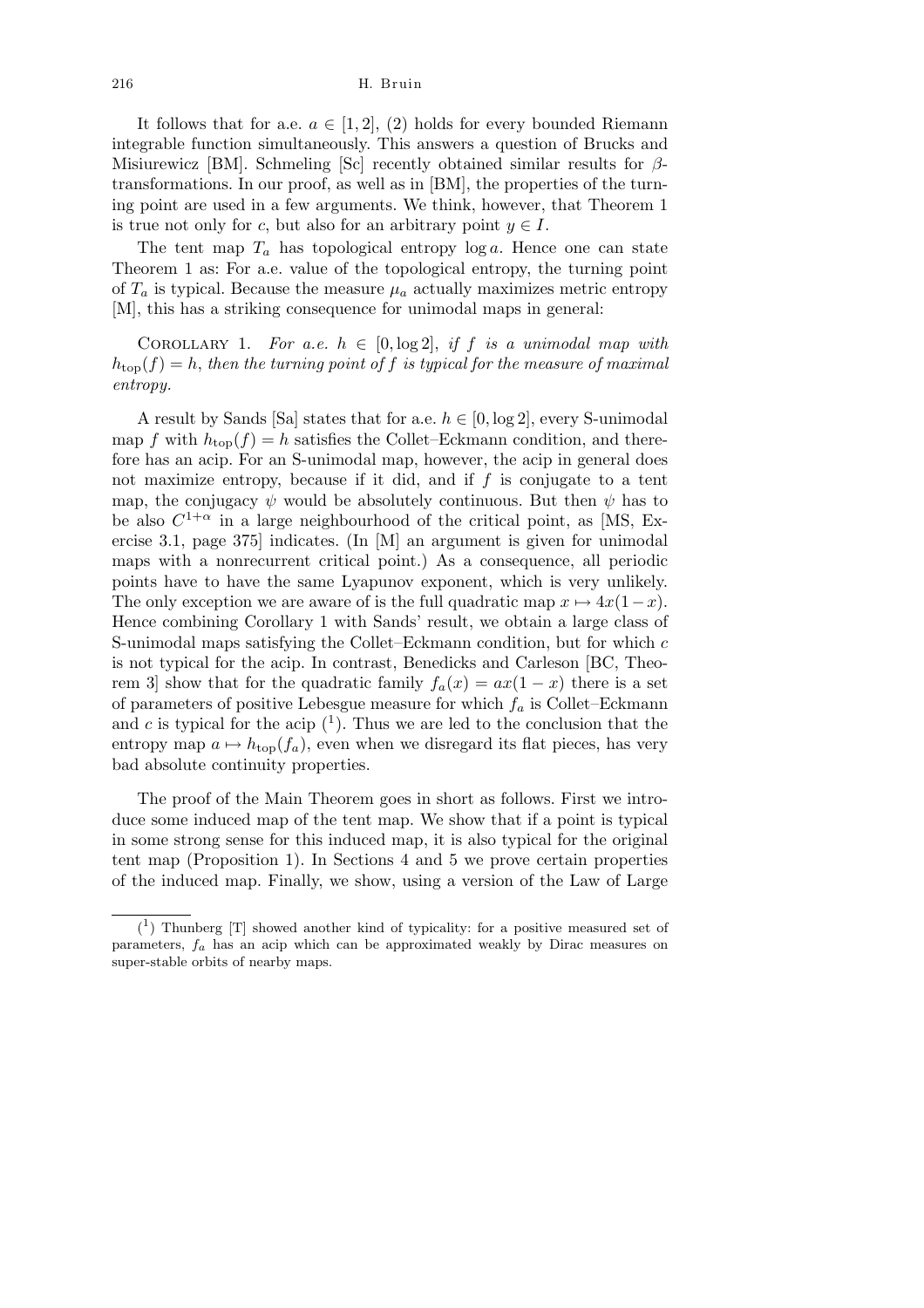Numbers (Lemma 8), that the turning point is indeed typical in this strong sense for a.e. parameter value (Sections 7 to 9).

**Acknowledgments.** I want to thank Karen Brucks for many discussions and Gerhard Keller for his help with Lemma 6. I am also grateful to the referee for the attentive comments.

**2. Preliminaries.** The tent map  $T_a: I = [0, 1] \rightarrow I$  is defined as  $T_a(x) =$  $\min(ax, a(1-x))$ . For  $a \leq 1$ , the dynamics is uninteresting, and for  $a \in \mathbb{R}$  $(1, \sqrt{2}]$ ,  $T_a$  is finitely renormalizable. By considering the last renormalization instead of  $T_a$ , we reduce to the case  $a \in (\sqrt{2}, 2]$ . Let us only deal with  $a \in (\sqrt{2}, 2].$ 

The point  $c = 1/2$  is the turning point. We write  $c_n = c_n(a) = T_a^n(c)$ . Another notation is  $\varphi_n(a) = T_a^n(c)$ . The core  $[c_2(a), c_1(a)]$  will be denoted as  $J(a)$ . *√*

For  $a \in [$ 2, 2],  $T_a$  has an absolutely continuous invariant measure  $\mu_a$ (acip for short). Its precise form can be found in [DGP], although we will not use that paper here.  $\mu_a|_{J(a)}$  is equivalent to Lebesgue measure.

In the Main Theorem we considered  $g \in \mathcal{G}$ . Using a well-known fact from measure theory (e.g.  $[P, p. 40]$ ), it suffices to prove the following: Let  $\beta$  be the algebra of subsets of *I* whose boundaries have zero Lebesgue measure *√* (or equivalently,  $\mu_a$ -measure), and let  $B \in \mathcal{B}$ . Then for a.e.  $a \in (\sqrt{2}, 2]$ ,

$$
\mu_a(B) = \lim_{n \to \infty} \frac{1}{n} \# \{ 0 \le i < n \mid T_a^i(c) \in B \}.
$$

It is this statement that we are going to prove.

The induced map that we will use is closely related to the *Hofbauer tower* (Markov extension) of the tent map. This object was introduced by Hofbauer (e.g. [H]). It is the disjoint union of the intervals  $\{D_n\}_{n\geq 2}$ , where  $D_2 = [c_2, c_1]$  and for  $n \geq 1$ ,

$$
D_{n+1} = \begin{cases} T_a(D_n) & \text{if } D_n \not\supseteq c, \\ [c_{n+1}, c_1] & \text{if } D_n \ni c. \end{cases}
$$

Hence the boundary points of  $D_n$  are forward images of  $c$ , one of which is  $c_n$ . If  $D_n \ni c$ , then we call *n* a *cutting time*. We enumerate the cutting times by  $S_k$ :  $S_1 = 2$ , and by abuse of notation  $S_0 = 1$ . In this way we get  $D_{S_k+1} = [c_{S_k+1}, c_1]$  and an inductive argument shows that  $D_n = [c_n, c_{n-S_k}]$ if  $S_k < n \leq S_{k+1}$ .

The action  $\overline{T}_a$  on the tower is as follows. If  $x \in D_n$ , then

$$
\check{T}_a(x) = T_a(x) \in \begin{cases} D_{n+1} & \text{if } c \notin (c_n, x] \text{ or } x = c = c_n, \\ D_{n+1} & \text{if } c \in (c_n, x], \end{cases}
$$

where *r* is determined as follows: Clearly,  $c \in (c_n, x]$  implies that  $c \in D_n$ . So *n* is a cutting time, say  $S_k$ . Then we set  $r = S_k - S_{k-1}$ . In fact, it is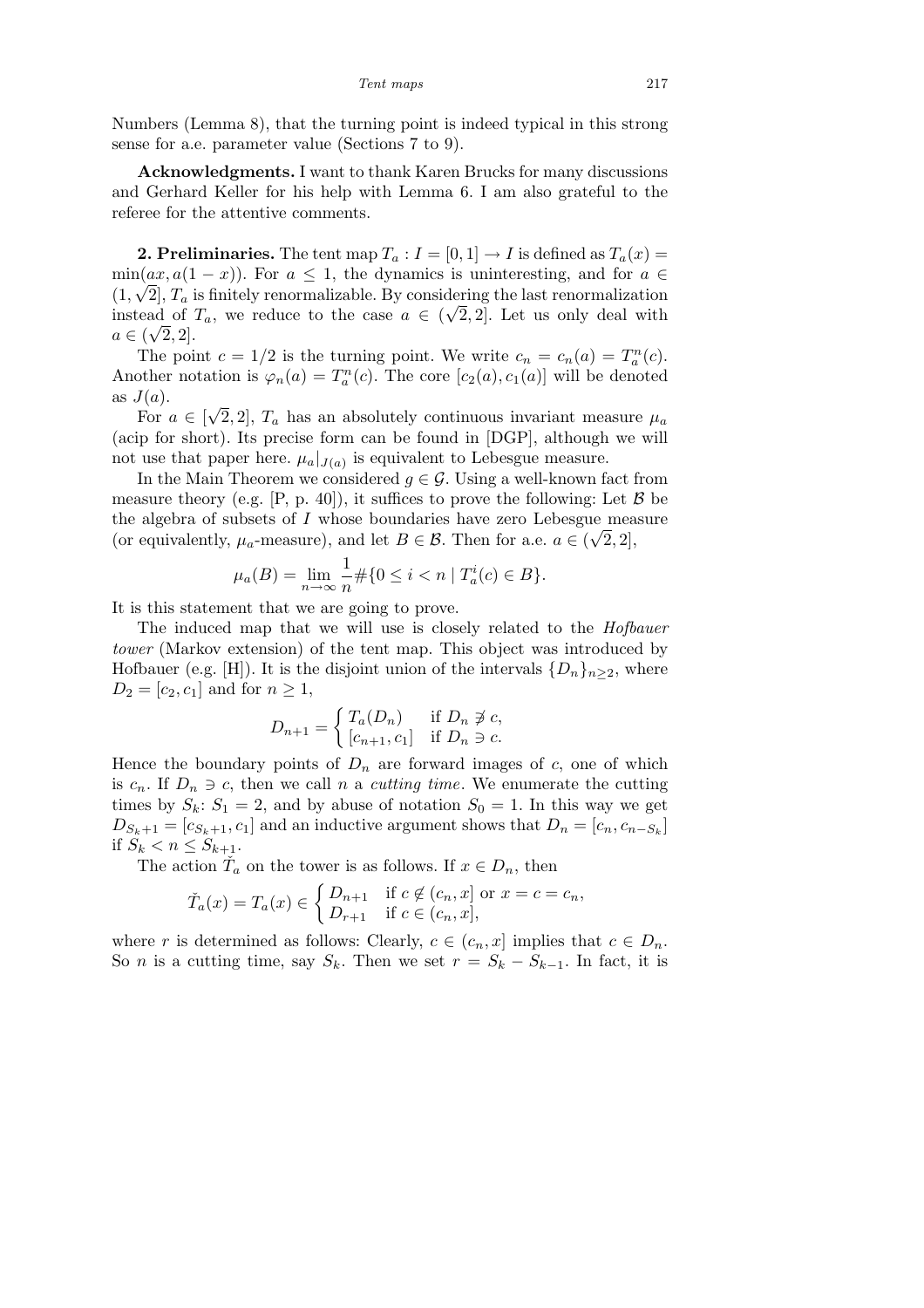not hard to show that *r* itself is a cutting time. One can define a function  $Q : \mathbb{N} \to \mathbb{N}$  by

$$
r = S_{Q(k)} = S_k - S_{k-1}.
$$

The function *Q* is called the *kneading map*. For more details see [B2].

The tower can be viewed as a countable Markov chain with the intervals  $D_n$  as states. There is a transition from  $D_n$  to  $D_{n+1}$  for each *n* and a transition from  $D_{S_k}$  to  $D_{1+S_{Q(k)}}$  for each k. This will be used in Section 5 to estimate the number of branches of our induced map.

Another property of the tower is that if *U* is an interval in the tower, then  $\check{T}_a^n|_U$  is continuous if and only if  $T_a^n|_U$  is monotone.

## **3. The induced map** *F<sup>a</sup>*

DEFINITION. Let  $\check{F}_a$  be the first return map to  $D_2$  in the Hofbauer tower. The *induced map*  $F_a$  is the unique map such that  $\pi \circ \check{F}_a = F_a \circ \pi$ .

For a.e. *x* we can define the *transfer time*  $s(x)$  as the integer such that  $F_a(x) = T_a^{s(x)}$ . Then  $F_a$  has the following properties:

- *•* Each branch of *F<sup>a</sup>* is linear.
- The image closure of each branch is  $D_2 = [c_2, c_1] = J(a)$ . If  $a < 2$ , then  $D_2$  is the only level in the tower that equals  $J(a)$ . Hence  $s(x)$ is the smallest positive integer  $n$  such that there exists an interval  $H$ ,  $x \in H \subset J(a)$ , such that  $T_a^n(H) = J(a)$  and  $T_a^n|_H$  is monotone.
- $F_a$  has countably many branches. The branch domain will be denoted by  $J_i(a)$ . They form a partition of  $J(a)$ . Lemma 1 below shows that  $|J(a) \setminus \bigcup_i J_i(a)| = 0.$
- $s|_{J_i}$  is constant. Let us denote this number by  $s_i$ .

Let also

$$
\Phi_n(a) = F_a^n(c_3(a)).
$$

The third iterate of *c* is chosen here, because  $F_a^n$  is well-defined in it for most parameter values (see Lemma 3).

LEMMA 1. *For every*  $a \in \lbrack$ *√*  $\overline{2}$ , 2] and every  $n \in \mathbb{N}$ ,  $F_a^n$  is well-defined for  $a.e. \ x \in J(a).$ 

P r o o f. The tent map  $T_a$  admits an acip  $\mu_a$  with positive metric entropy log *a*. According to [K],  $\mu$  can be lifted to an acip  $\tilde{\mu}$  on the tower. Furthermore,  $\mu(D_2) > 0$ , and due to Birkhoff's Ergodic Theorem, a.e. *x* in the tower visits  $D_2$  infinitely often. Hence for every  $n \in \mathbb{N}$ ,  $F_a^n$  is defined a.e.

LEMMA 2. For each  $a_0 \in ($ *√*  $[2, 2]$  *there exists a neighbourhood*  $U \ni a$  *and a* constant  $C_1$  *such that for all*  $a \in U$ ,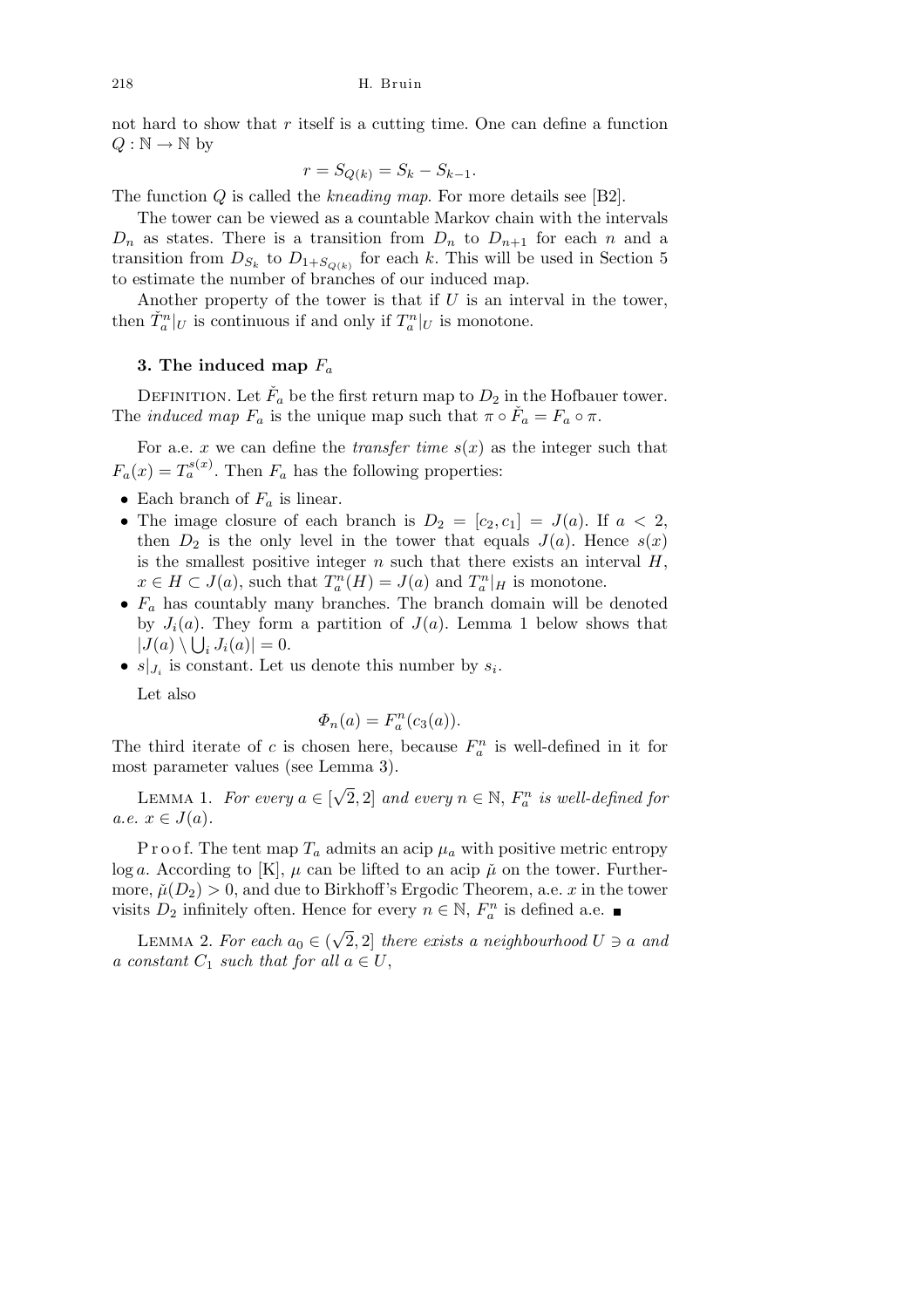*Tent maps* 219

$$
\sum_{i} s_i |J_i| = \int_{J} s(x) dx \le C_1.
$$

Proof.  $\sum_i s_i |J_i| = \int_J s(x) dx < \infty$  follows from the existence of the acip (see [B]). In our case, the uniform bound follows because there exist  $U \ni a_0$ ,  $C_2 > 0$  and  $r \in (0,1)$  such that for every  $a \in U$ ,

$$
\sum_{s_i=n}|J_i| \leq C_2 r^n.
$$

We will prove this in Lemma 7.  $\blacksquare$ 

The induced map *F<sup>a</sup>* preserves Lebesgue measure, because every branch of  $F_a$  is linear and surjective. The invariant measure  $\mu$  of  $T_a$  can be written as

$$
\mu(B) = C \sum_{i} \sum_{j=0}^{s_i - 1} |T_a^{-j}(B) \cap J_i|,
$$

where *C* is the normalizing factor. By Lemma 2,  $\mu(I) = C$  $\overline{ }$  $s_i |J_i| < \infty$ , and the measure can indeed be normalized:

$$
\sum_i s_i |J_i| = \frac{1}{C}.
$$

Fix  $B \in \mathcal{B}$ . We call *x very typical* with respect to *B* if

(i) For all  $i \in \mathbb{N}$  and  $0 \leq j < s_i$ ,

$$
\lim_{n \to \infty} \frac{1}{n} \# \{ 0 \le k < n \mid F_a^k(x) \in T_a^{-j}(B) \cap J_i \} = \frac{1}{|c_2 - c_1|} |T_a^{-j}(B) \cap J_i|.
$$

In particular, this limit exists.

(ii) For every branch domain  $J_i$  of  $F_a$ ,

$$
\frac{1}{|c_2 - c_1|} |J_i| = \lim_{n \to \infty} \frac{1}{n} \# \{ 0 \le j < n \mid F_a^j(x) \in J_i \}.
$$

(iii) The following holds:

$$
\frac{1}{C} = \sum_{i} s_i |J_i| = \lim_{n \to \infty} \frac{1}{n} \sum_{i=0}^{n-1} s(F_a^i(x)).
$$

Proposition 1. *If x is very typical with respect to B*, *then*

$$
\mu(B) = \lim_{n \to \infty} \frac{1}{n} \# \{ 0 \le k < n \mid T_a^k(x) \in B \}.
$$

*In other words*, *x is typical with respect to B for the original map.*

Proof. Choose  $\varepsilon > 0$ . Let *x* be very typical. Because of (3), there exists L such that  $\sum_{s_j \geq L} s_j |J_j| \leq \varepsilon$ . Define  $N_k(x) = \sum_{i=0}^{k-1} s(F_a^i(x))$ . By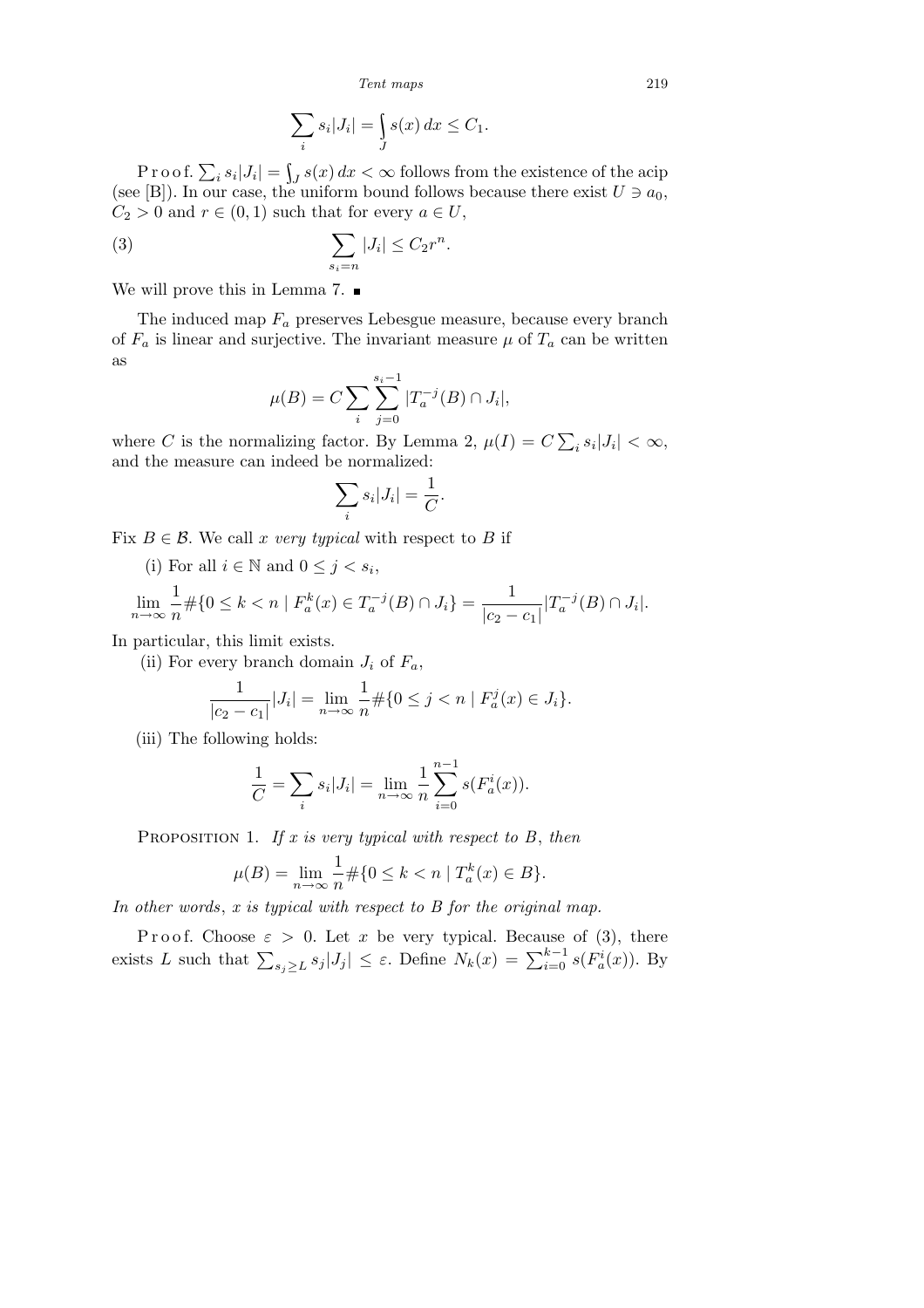condition (iii), 
$$
\lim_{n\to\infty} N_n(x)/n = 1/C
$$
. We abbreviate  $v(n, i) = #\{(k, j) \mid$   
\n $0 \le k < n, 0 \le j < s_i, F_a^k(x) \in J_i$  and  $T_a^j \circ F_a^k(x) \in B$ . Then  
\n
$$
\mu(B) = C \sum_i \sum_{j=0}^{s_i-1} |T_a^{-j}(B) \cap J_i|
$$
\n
$$
= C \sum_i \sum_{j=0}^{s_i-1} \lim_{n\to\infty} \frac{1}{n} #\{0 \le k < n \mid F_a^k(x) \in T_a^{-j}(B) \cap J_i\}
$$
\n
$$
= C \sum_i \lim_{n\to\infty} \frac{1}{n} v(n, i)
$$
\n
$$
\le C \sum_{s_i < L} \lim_{n\to\infty} \frac{1}{n} v(n, i) + C \sum_{s_i \ge L} s_i \lim_{n\to\infty} #\{0 \le k < n \mid F_a^k(x) \in J_i\}
$$
\n
$$
\le C \lim_{n\to\infty} \frac{1}{n} \sum_{s_i < L} v(n, i) + C \sum_{s_i \ge L} s_i |J_i|
$$
\n
$$
\le C \limsup_{n\to\infty} \frac{1}{n} \sum_i v(n, i) + C\varepsilon
$$
\n
$$
\le C \limsup_{n\to\infty} \frac{1}{n} \sum_{i} v(n, i) + C\varepsilon
$$
\n
$$
\le C \limsup_{n\to\infty} \frac{1}{n} #\{0 \le k < N_n(x) \mid T_a^k(x) \in B\} + C\varepsilon
$$
\n
$$
= C \lim_{n\to\infty} \frac{N_n(x)}{n} \limsup_{n\to\infty} \frac{1}{N_n(x)} #\{0 \le k < N_n(x) \mid T_a^k(x) \in B\} + C\varepsilon
$$
\n
$$
= \limsup_{n\to\infty} \frac{1}{N_n(x)} #\{0 \le k < N_n(x) \mid T_a^k(x) \in B\} + C\varepsilon
$$
\n
$$
= \limsup_{n\to\infty} \frac{1}{N_n(x)} #\{0 \le k < N_n(x) \mid T_a^k(x) \in B\} + C\varepsilon
$$

Because  $\varepsilon$  is arbitrary, and also  $\lim_{n\to\infty} (N_{n+1}(x) - N_n(x))/n = 0$ , we obtain

$$
\mu(B) \le \limsup_{N \to \infty} \frac{1}{N} \# \{ 0 \le k < N \mid T_a^k(x) \in B \}.
$$

Combining properties (i) and (ii) gives

$$
\lim_{n \to \infty} \frac{1}{n} \# \{ 0 \le k < n \mid F_a^k(x) \in T_a^{-j}(I \setminus B) \cap J_i \} = |T_a^{-j}(I \setminus B) \cap J_i|.
$$

Therefore we can carry out the above computation for the complement  $I \setminus B$ as well. Because  $\frac{1}{N} \# \{0 \leq k < N \mid T_a^k(x) \in B \cup (I \setminus B)\} = 1$ , it follows that  $\mu(B) = \lim_{N \to \infty} \frac{1}{N} \# \{0 \leq k < N \mid T_a^k(x) \in B\}$ , as asserted.

REMARK. Since  $\check{F}_a$  is also an induced (in fact, first return) map over  $\check{T}_a$ , we can use the same argument to show that  $x \in D_2$  is typical with respect to  $B \subset \bigsqcup_n D_n$  and lifted measure  $\mu_a$  on the tower. It was shown in [B] that many induced maps over  $(T_a, I)$  correspond to first return maps to some subset *A* in the tower. As *x* is typical with respect to  $\tilde{\mu}|_A/\tilde{\mu}(A)$  and the first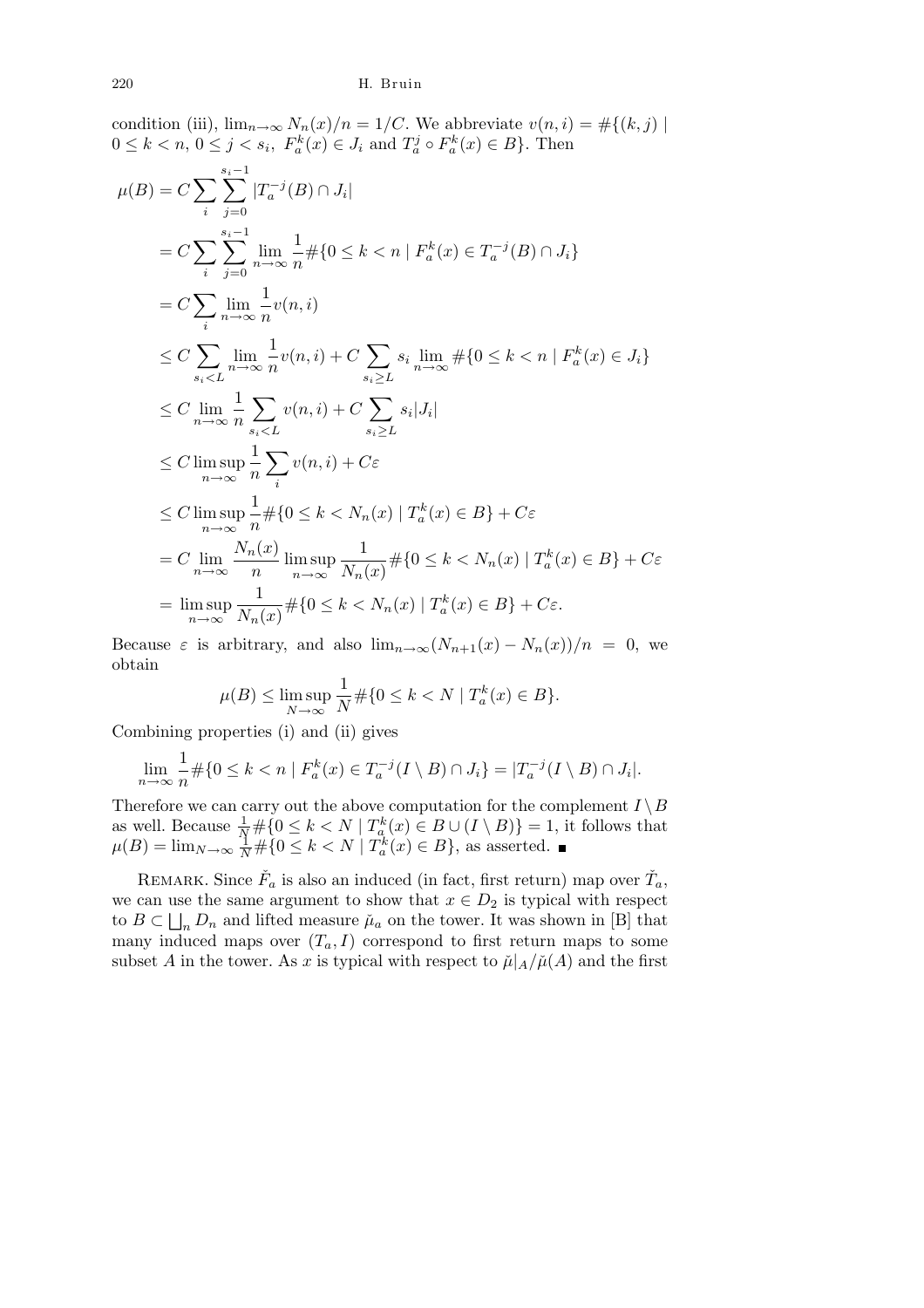return map to *A*, it immediately follows that *x* is typical for these induced maps.

In order to prove the Main Theorem, we need to show that *c*, or rather *c*3, satisfies conditions (i)–(iii) for a.e. *a*. This will be done in Propositions 2 and 3.

# **4.** Some more properties of  $J_i$ ,  $\varphi_n$  and  $\Phi_n$

LEMMA 3. *If*  $orb(c(a))$  *is dense in*  $J(a)$ , *then*  $\Phi_n(a)$  *is defined for every*  $n \in \mathbb{N}$ .

It immediately follows by [BM] that

COROLLARY 2.  $\Phi_n(a)$  *is defined for all n for a.e.*  $a \in \mathbb{R}$ *√* 2*,* 2]*.*

Proof (of Lemma 3). Let *k* be such that there exists  $H, c_3 \in H \subset J(a)$ , such that  $T_a^k|_H$  is monotone and  $T_a^k(H) = J(a)$ . Let *p* be the nonzero fixed point of *Ta*. Let

$$
c_{-v} < c_{-v-2} < \ldots < p < \ldots < c_{-v-3} < c_{-v-1}
$$

be pre-turning points closest to *p*, where  $v > k$ . As  $orb(c(a))$  is dense in *J*(*a*), there exists *m* such that  $c_m \in (c_{-v}, c_{-v-1})$ . Take *m* minimal. Let *H*<sup> $'$ </sup> ∋  $c_3$  be the maximal interval such that  $T_a^{m-3}|_{H'}$  is monotone. Because  $\partial T_a^{m-3}(H') \subset \text{orb}(c(a))$  and m is minimal,  $T_a^{n-3}(H') \supset [c_{-v}, c_{-v-1}]$ . Be- $\max_{a} P_a^{v+2}([c_{-v}, c_{-v-1}]) = [c_2, c_1],$  we see for  $k' = n - 3 + v + 2 > k$  that  $T_a^{k'}|_{H'}$  is monotone and  $T_a^{k'}(H') = J(a)$ . It follows that  $\Phi^n(a)$  is defined for all  $n \in \mathbb{N}$ .  $\blacksquare$ 

The previous lemmas showed that there exists a full-measure set *A ⊂* [ *√* 2, 2] of parameters for which  $\Phi_n(a)$  is defined for every *n*. In particular, *c* is not periodic for every  $a \in \mathcal{A}$ . We assume from now on that a is always taken from *A*. The next lemma shows that all branches of  $\Phi_n : (\sqrt{2}, 2] \to J(a)$  are onto.

LEMMA 4. Let  $a \in \mathcal{A}$ , and suppose  $\Phi_n(a) = T_a^m(c_3(a))$ . Then there exists *an interval*  $U = [a_1, a_2] \ni a$  *such that*  $\varphi_{m+3}$  *maps*  $U$  *monotonically onto*  $[c_1(a_1), c_2(a_2)]$  *or*  $[c_2(a_1), c_1(a_2)]$ .

Proof. By definition  $\pi^{-1} \circ \Phi_n(a) \cap D_2$  is the *n*th return in the tower of  $c_3 \in D_2$  to  $D_2$ . Suppose  $\Phi_n(a) = \varphi_{m+3}(a) \in \text{int } J(a)$ . Because any point in  $\pi^{-1}(c)$  is mapped by  $\check{T}_a$  to a boundary point of some level in the tower, and because boundary points are mapped to boundary points, it follows that  $\varphi_i(a) \neq c$  for  $j < m+3$ . Hence  $\varphi_{m+3}$  is a diffeomorphism in a neighbourhood of *a*. Since this is true for every point *a'* such that  $\Phi_n(a') \in \text{int } J(a')$ , the existence of the interval *U* follows.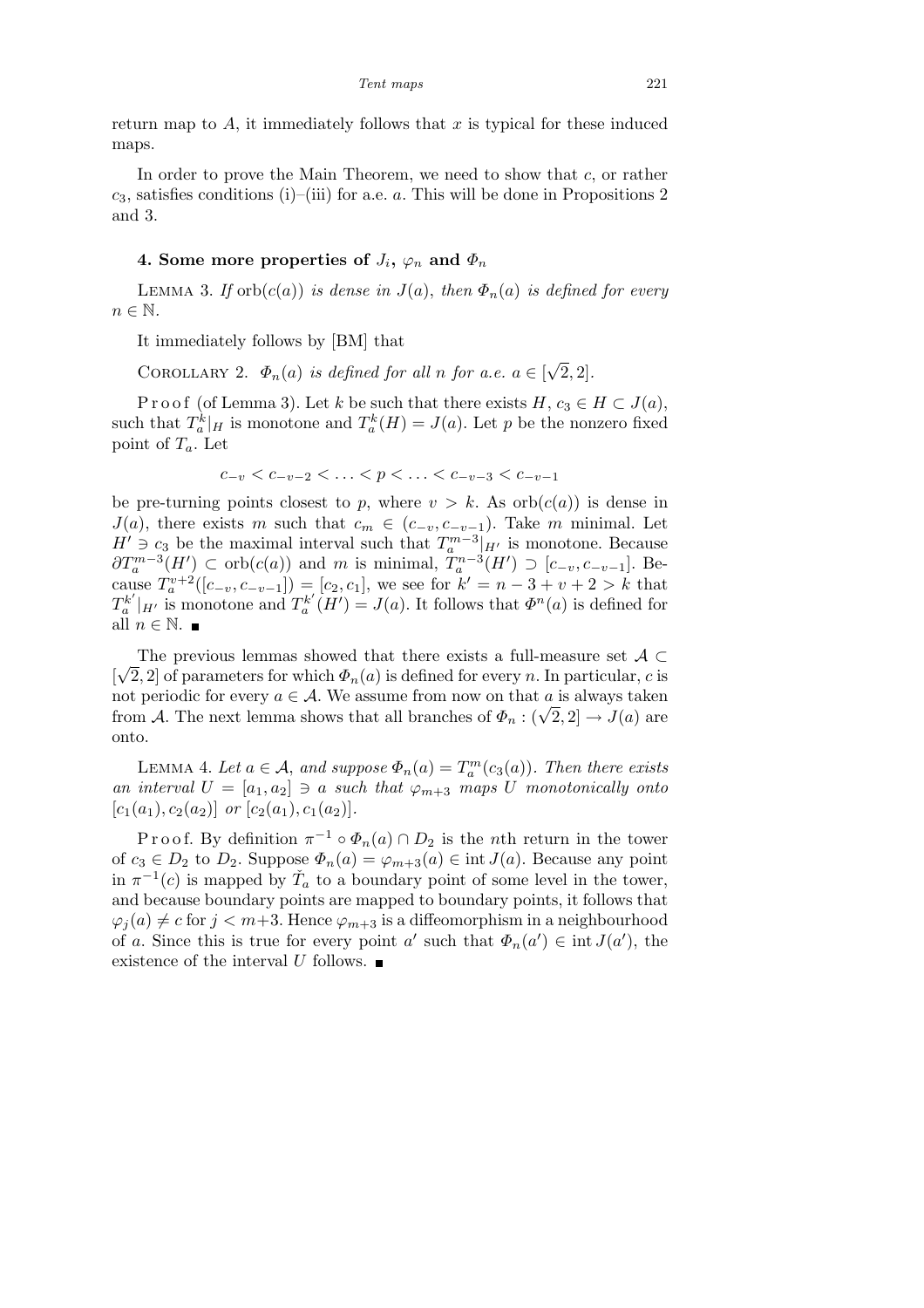For any  $C^1$  function  $f$ , let

$$
dis(f, J) = \sup_{x, y \in J} \frac{|Df(x)|}{|Df(y)|}
$$

be the *distortion* of *f* on *J*.

LEMMA 5. Let  $U_n \subset [$ *√*  $\overline{2}$ , 2] *be an interval on which*  $\varphi_n$  *is monotone. Then*

$$
\sup_{n \subset [\sqrt{2},2]} \operatorname{dis}(\varphi_n, U_n) \to 1 \quad \text{as } n \to \infty.
$$

*Moreover*,  $\frac{d}{da}\varphi_n(a) = \mathcal{O}(a^n)$ *.* 

 $U$ 

 $Proof. See [BM].$ 

COROLLARY 3. *There exists*  $K > 0$  *with the following property. Let*  $x =$  $x(a) \in I$  be such that  $T_a^n(x) = c(a)$  for some n and  $T_a^j(x) \neq c(a)$  for  $j < n$ . *Moreover*, *fix the itinerary of x up to entry n. Then*  $\frac{dx(a)}{da}$  $\left|\frac{x(a)}{da}\right| \leq K.$ 

P r o o f. Write  $G(a, x) = T_a^n(x) - c$ . Then

$$
0 = \frac{d}{da}G(a,x) = \frac{\partial}{\partial a}T_a^n(x) + \frac{\partial}{\partial x}T_a^n(x)\frac{dx}{da} = \frac{\partial}{\partial a}T_a^n(x) + a^n\frac{dx}{da}.
$$

As  $T_a^n$  is a degree *n* polynomial with coefficients in  $[0, 1]$ ,  $\frac{\partial}{\partial a} T_a^n$  *≤ Ka<sup>n</sup>*. The result follows.  $\blacksquare$ 

The boundary points of  $J_i(a)$  are preimages of *c*. As long as  $J_i(a)$  persists,  $|J_i(a)| = a^{-s_i} |J(a)|$  and  $J_i(a)$  moves with speed  $\mathcal{O}(1)$  as *a* varies. Take *n* large and let  $U_n$  be such that  $\varphi_n|_{U_n}$  is monotone. By Lemma 5,  $dis(\varphi_n, U_n)$ is close to 1. There exists  $K$  ( $K \to 1$  as  $n \to \infty$ ) such that

$$
\frac{|\varphi_n^{-1}(J_i(a)) \cap U_n|}{|U_n|} \le K|J_i(a)| = Ka^{-s_i}|J(a)|.
$$

Let us now try to analyze how the branch domains  $J_i(a)$  are born and die if the parameter varies. As  $|J_i(a)| = a^{-s_i} |c_1(a) - c_2(a)|$ ,

$$
\frac{d}{da}|J_i(a)| = \frac{1}{2}a^{-s_i}(2a - 1 - s_i(a - 1)).
$$

It is easy to see that for  $s_i \geq 5$  and  $a \in [$  $\sqrt{2}$ , 2],  $\frac{d}{da}$  | $J_i(a)$ | < 0. These branch domains shrink as *a* increases, and therefore cannot be born in a point. The only way a branch domain can be created is by merging (countably) many smaller branch domains, with larger transfer times, into a new one. This happens whenever *c* is *n*-periodic, and the central branch of  $T_a^n$  covers a point of  $T_a^{-1}(c)$ . This is the same moment at which the central branch of  $T_a^{n+2}$  covers  $(c_2, c_1)$ .

As the kneading invariant (and topological entropy) of  $T_a$  increases with *a*, branch domains cannot disappear either, except in this merging process.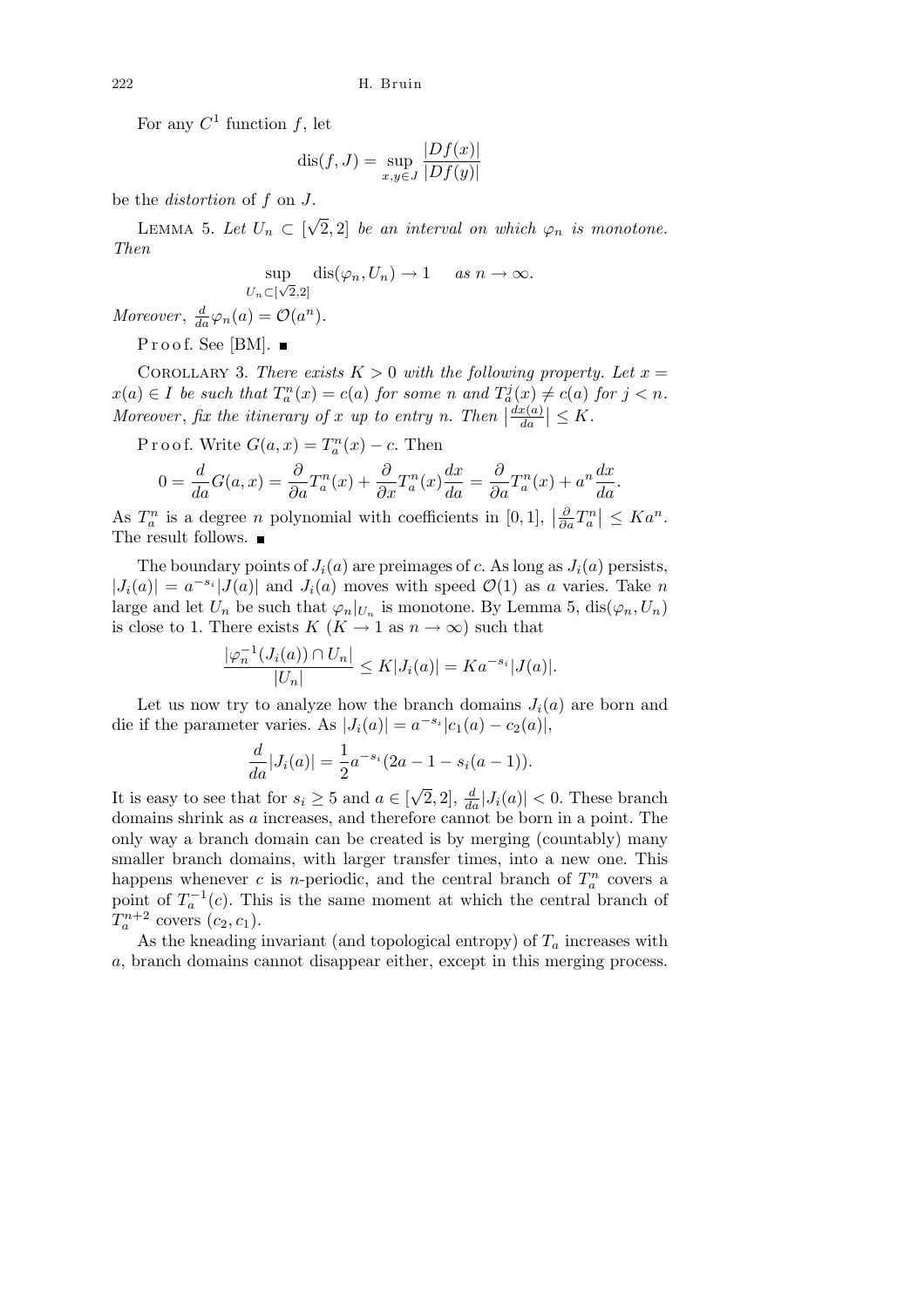#### **5. The proof of statement (3)**

LEMMA 6. *For every*  $a_0 \in$  ( *√*  $\overline{2}$ , 2] *for which c is not periodic under*  $T_{a_0}$ , *there exist*  $C_2$ ,  $\delta > 0$  *such that for every*  $a \in (a_0 - \delta/2, a_0 + \delta/2)$  *and every*  $n \geq 1$ ,

$$
\#\{j \mid s_j(a) = n\} \le C_2(a_0 - \delta)^n.
$$

P r o o f. It is shown in [H] that  $a = \exp h_{\text{top}}(T_a)$  is the exponential growth rate of the number of paths in the tower starting from  $D_2$ . Let  $G(a, n)$  $#{j | s_j(a) = n}$  be the number of *n*-loops from  $D_2$  to  $D_2$  that do not visit  $D_2$  in between. We will choose  $\delta > 0$  below such that the combinatorics of the tower up to some level remains the same for all  $a \in (a_0 - \delta, a_0 + \delta)$ . Then we argue that the exponential growth rate  $\limsup_{n} \frac{1}{n}$  $\frac{1}{n}$  log  $G(a, n)$  for all  $a \in (a_0 - \delta/2, a_0 + \delta/2)$  is smaller than  $h_{\text{top}}(T_{a_0-\delta}) = \log(a_0 - \delta)$ . From this the lemma follows. We will compute these exponential growth rates by means of the characteristic polynomials of well-chosen submatrices of the transition matrix corresponding to the tower. *√*

*Choice of*  $\delta$ . The assumption  $a_0$ 2 implies that *c*<sup>3</sup> lies to the left of the non-zero fixed point of  $T_{a_0}$ . It is easy to verify that for some integer  $u \geq 0$ ,  $c_3, \ldots, c_{2u+2}$  lie to the right of *c* while  $c_{2u+3}$  lies to the left again. This corresponds to the fact that  $T_{a_0}$  is not renormalizable. In terms of the kneading map renormalizability is equivalent to the following statement ([B2, Proposition 1]): There exists  $k \geq 1$  such that

$$
Q(k) = k - 1 \quad \text{and} \quad Q(k + j) \ge k - 1 \quad \text{for all } j \ge 1.
$$

Here  $S_k$  is the period of renormalization. In our case, this formula is false for  $S_k = S_1 = 2$ . Therefore there exists  $u \geq 0$  such that

$$
Q(1) = 0
$$
,  $Q(j) = 1$  for  $2 \le j \le u + 1$ ,  $Q(u + 2) = 0$ .

Take  $\delta$  maximal such that the cutting times  $S_0, \ldots, S_{u+2}$  are the same for all  $a \in (a_0 - \delta, a_0 + \delta)$ . As *c* is not periodic under  $T_{a_0}$ ,  $\delta$  is positive.

*A lower bound for the entropy.* The tower  $\bigsqcup_{n>2} D_n$  gives rise to a countable transition matrix  $M = (m_{i,j})_{i,j=2}^{\infty}$ , where  $m_{i,j} = 1$  if and only if a transition  $D_i \rightarrow D_j$  is possible. Therefore  $m_{i,i+1} = 1$  and  $m_{S_k,1+S_{Q(k)}} = 1$ for all *i, k*, and all other entries are zero. For  $a \in (a_0 - \delta, a_0 + \delta)$  let  $M(u)$ be the  $(2u + 2) \times (2u + 2)$  left upper submatrix of *M*. Denote the spectral radius of this matrix by  $\rho_0(u)$ . For example,

$$
M(2) = \begin{pmatrix} 1 & 1 & 0 & 0 & 0 & 0 \\ 0 & 0 & 1 & 0 & 0 & 0 \\ 0 & 1 & 0 & 1 & 0 & 0 \\ 0 & 0 & 0 & 0 & 1 & 0 \\ 0 & 1 & 0 & 0 & 0 & 1 \\ 1 & 0 & 0 & 0 & 0 & 0 \end{pmatrix}.
$$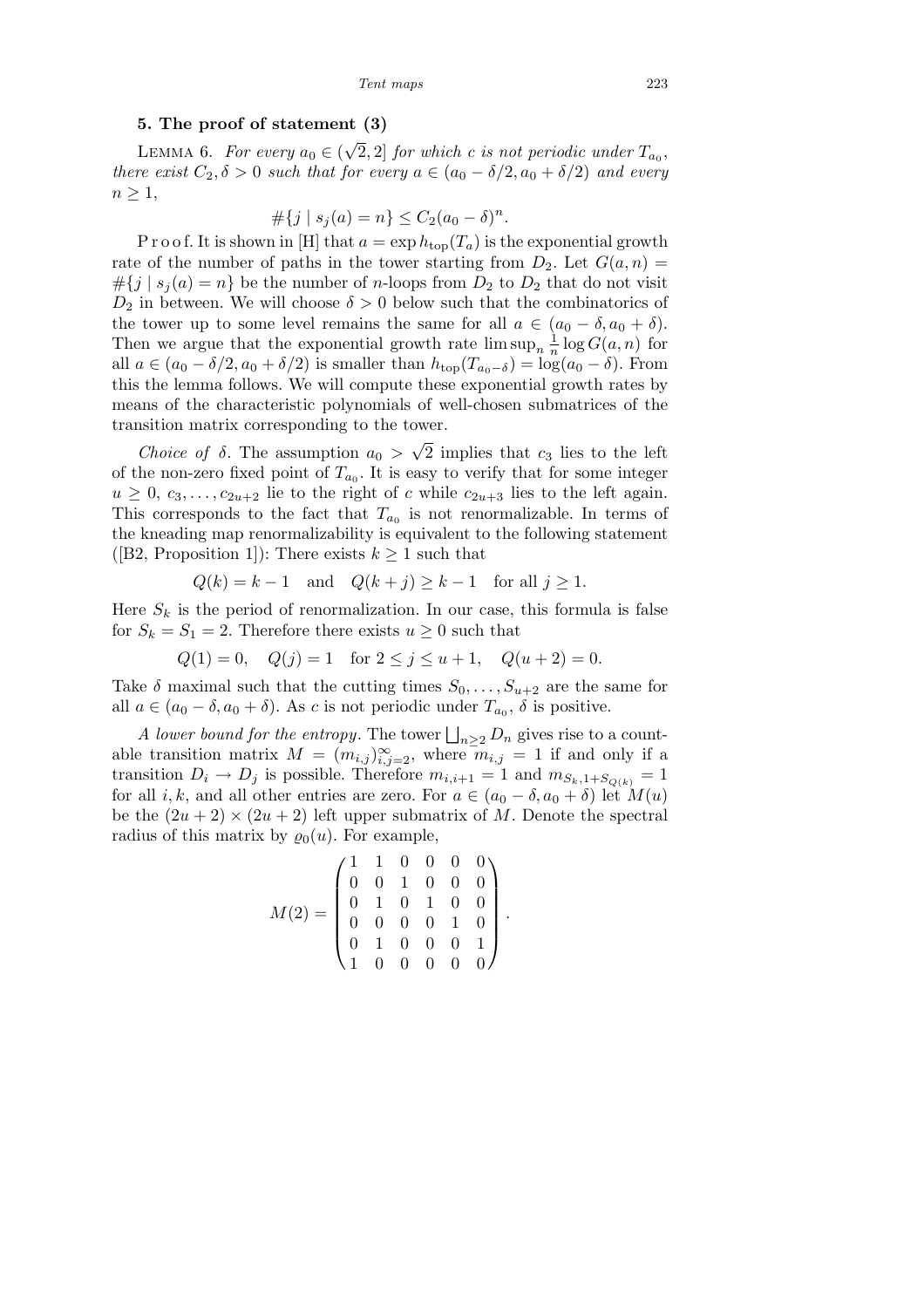Because  $M(u)$  is the transition matrix of  $\prod_{n=2}^{2u+3} D_n$ , we see that  $\log \varrho_0(u)$ , the exponential growth rate of the paths from  $D_2$  in  $\bigcup_{n=2}^{2u+3} D_n$ , is less than or equal to the exponential growth rate of the paths from  $D_2$  in the whole tower. Therefore  $\log \varrho_0(u) \leq \inf \{ h_{\text{top}}(T_a) \mid a \in (a_0 - \delta, a_0 + \delta) \}$  $=$  log( $a_0 - \delta$ ).

An upper bound for  $G(a, n)$ . In order to estimate  $G(a, n)$ , we use a larger submatrix of *M*. Assume that  $S_{u+3} = S_{u+2} + v = 2u + 3 + v$ . Let  $M(u, v)$ be the  $(2u + 2 + v) \times (2u + 2 + v)$  left upper submatrix of *M* in which we set  $\widetilde{m}_{2,2} = \widetilde{m}_{2,3} = 0$  and  $\widetilde{m}_{2u+3+v,2u+4} = 1 + m_{2u+3+v,2u+4}$ . Denote the spectral radius by  $\rho_1(u, v)$ . For example,

*M*f(2*,* 4) = 0 0 0 0 0 0 0 0 0 0 0 0 1 0 0 0 0 0 0 0 0 1 0 1 0 0 0 0 0 0 0 0 0 0 1 0 0 0 0 0 0 1 0 0 0 1 0 0 0 0 1 0 0 0 0 0 1 0 0 0 0 0 0 0 0 0 0 1 0 0 0 0 0 0 0 0 0 0 1 0 0 0 0 0 0 0 0 0 0 1 0 0 0 1 0 0 1 0 0 0 *.*

We claim that for  $a \in (a_0 - \delta/2, a_0 + \delta_2)$ , i.e. *u* fixed,

$$
\limsup \frac{1}{n} \log G(a, n) \le \max \{ \log \varrho_1(u, v) \mid v = 1, 2, 4, \dots, 2u, 2u + 2, 2u + 3 \}.
$$

Clearly,  $G(a, 1) = 1$  and, for  $n \geq 2$ ,  $G(a, n)$  is the number of paths of length  $n-1$  from  $D_3$  to  $D_2$  that do not visit  $D_2$  in between. The total number of paths of length  $n-1$  from  $D_3$  to  $D_2$  is  $m_{3,2}^{n-1}$ , the appropriate entry of the matrix  $M^{n-1}$ . By putting  $\widetilde{m}_{2,2} = \widetilde{m}_{2,3} = 0$  we avoid counting the paths the matrix  $M^2$ . By putting  $m_{2,2} = m_{2,3} = 0$  we avoid counting the paths that visit  $D_2$  in between. The tower  $\bigsqcup_{n\geq 2} D_n$  can be pictured as a graph; the branch points are the cutting levels  $D_{S_k}$ .

From  $D_{S_{u+2}}$  there is a path  $D_{S_{u+2}} \to D_2$  and a path upwards in the tower. This path splits again at  $D_{S_{u+3}}$  into a path to  $D_{1+S_{Q(u+3)}}$  and another to  $D_{1+S_{u+3}}$ . This gives two paths  $D_{S_{u+2}} \to D_{1+S_{u+3}}$  and  $D_{S_{u+2}} \to$  $D_{1+S_{O(n+3)}},$  both of length  $v = S_{Q(n+3)} \in \{1, 2, 4, 6, \ldots, 2u, 2u + 2, 2u + 3\}.$ At the branch point  $D_{S_{u+3}}$  the same situation occurs: there are paths  $D_{S_{u+3}}$  $\rightarrow$  *D*<sub>1+*S*<sup>*u*+4</sub></sup> and *D<sub>S<sup><i>u*+3</sub></sup> → *D*<sub>1+*S*<sub>*Q*</sub>(*u*+4)</sub>, both of length *v*<sup>*'*</sup> = *S*<sub>*Q*(*u*+4)</sub>  $\in$ </sub></sub>  $\{1, 2, 4, 6, \ldots, 2u, 2u + 2, 2u + 3, 2u + 3 + v\}$ . The number of paths of length  $n$  from  $D_2$  increases if the path lengths between branch points decrease. Therefore the choice  $v' = 2u + 3 + v$  will give smaller values of  $G(a, n)$  for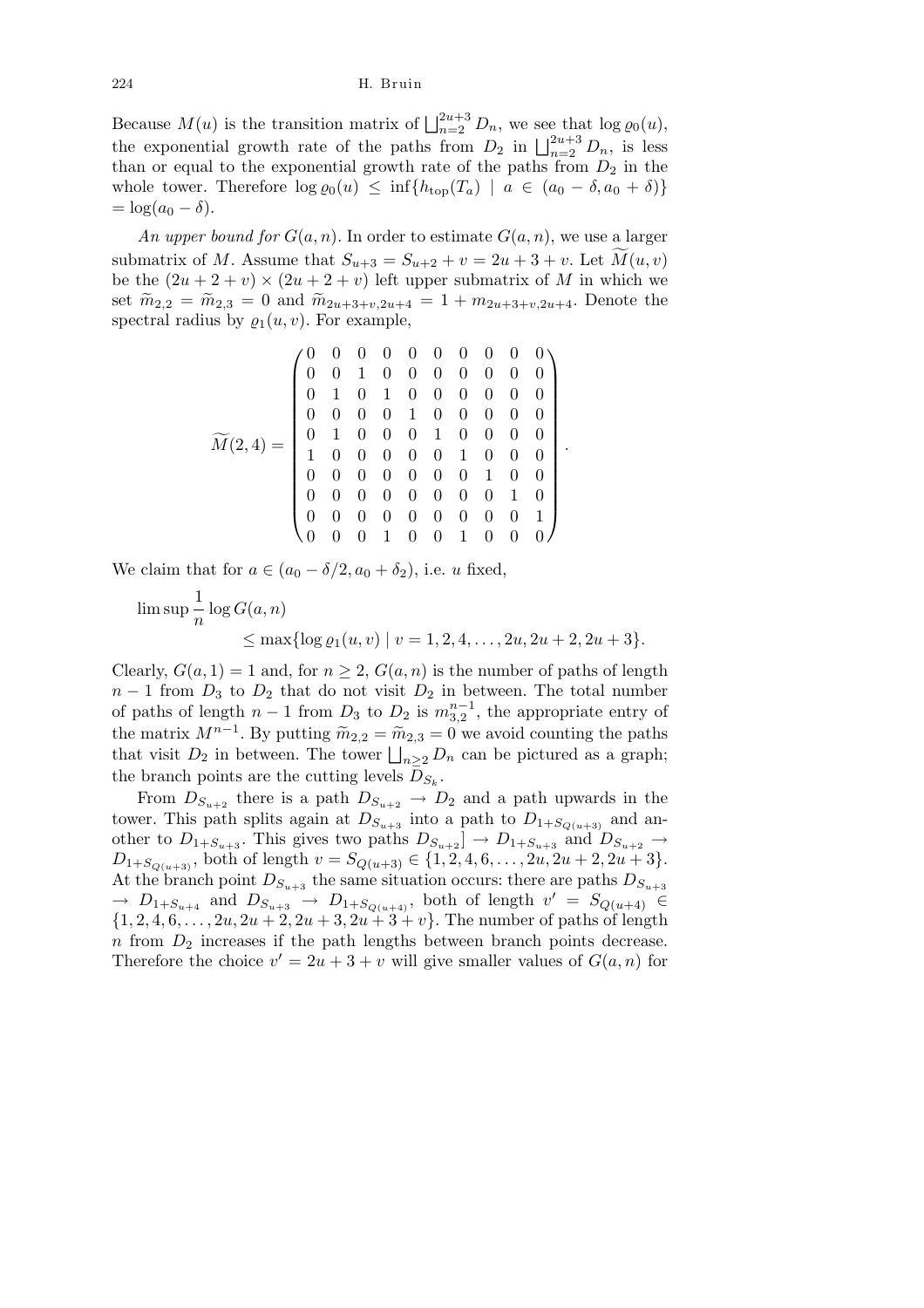large *n* than the choice  $v' = 2u + 3$ . And if *v* is chosen such that  $G(a, n)$ is maximized (i.e. the largest values for  $G(a, n)$  are obtained for those  $a$ for which  $S_{Q(u+3)} = v$ , then choosing  $v' = v$  (i.e. choosing *a* such that  $S_{Q(u+4)} = v$  will also maximize  $G(a, n)$ . By induction we should take the same value for  $S_{Q(k)}$  for each  $k \geq u+3$ . Therefore we can identify all branch points  $D_{S_k}, k \geq u+3$ . This gives rise to the transition matrix  $\widetilde{M}(u, v)$  and hence proves the claim.

*The rome technique*. To prove the lemma, it suffices to show that  $\rho_1(u, v)$  $\leq \varrho_0(u)$ . The spectral radius is the leading root of the characteristic polynomial. We will compute the characteristic polynomials of  $M(u)$  and  $M(u, v)$ (denoted as  $cp_0$  and  $cp_1$  respectively) by means of the *rome* technique from [BGMY, Theorem 1.7]. Let *M* be some  $n \times n$  matrix with nonnegative integer entries. A *path p* is a sequence  $p_0 \nldots p_l$  of states such that  $m_{p_{i-1},p_i} > 0$ for all  $1 \leq i \leq l$ . The *length* of the path is  $l(p) = l$  and  $w(p) = \prod_{i=1}^{l(p)} m_{p_{i-1},p_i}$ is the *width*. A *rome*  $R = \{r_1 \dots r_k\}$  (i.e.  $\#(R) = k$ ) is a subset of the states with the property that every closed path (i.e.  $p_0 = p_l$ ) contains at least one state from *R*. A path  $p = p_0 \dots p_l$  is *simple* if  $p_0, p_l \in R$  but  $p_i \notin R$  for  $1 \leq i < l$ .

Theorem (Rome Theorem). *The characteristic polynomial of M equals*

$$
(-1)^{n-k}x^n \det(A_R(x) - I),
$$

where *I* is the identity on  $\mathbb{R}^k$  and  $A = (a_{i,j})_{i,j=1}^k$  is the matrix with entries  $a_{i,j} = \sum_{p} w(p)x^{-l(p)}$ . Here the sum runs over all simple paths from  $r_i$  to  $r_j$ .

*The characteristic polynomials*. Let  $D_i \rightarrow k D_j$  stand for a path of length *k* from  $D_i$  to  $D_j$ . For  $M(u)$ , the states  $D_2$  and  $D_3$  form a rome. The corresponding simple paths are  $D_2 \rightarrow 1$   $D_2$ ,  $D_2 \rightarrow 1$   $D_3$ ,  $D_3 \rightarrow 2u+1$   $D_2$  and  $D_3 \rightarrow_i D_3$  for  $j = 2, 4, \ldots, 2u$ . Therefore the characteristic polynomial of  $M(u)$  is

$$
cp_0(u) = x^{2u+2} \det \begin{pmatrix} \frac{1}{x} - 1 & \frac{1}{x} \\ \frac{1}{x^{2u+1}} & \frac{1}{x^2} + \dots + \frac{1}{x^{2u}} - 1 \end{pmatrix}
$$
  
= 
$$
\frac{x^{2u+3} - 2x^{2u+1} - 1}{x+1}.
$$

For  $M(u, v)$  we distinguish four cases.

(a)  $v = 1$ . In this case  $\{D_2, D_3, D_{2u+4}\}\)$  forms a rome and the simple paths are  $D_3 \rightarrow_{2u+1} D_2$ ,  $D_3 \rightarrow_{2u+1} D_{2u+4}$ ,  $D_3 \rightarrow_j D_3$  for  $j = 2, 4, ..., 2u$ ,  $D_{2u+4} \rightarrow D_{2}$  and  $D_{2u+4} \rightarrow D_{2u+4}$ . We give the characteristic polynomial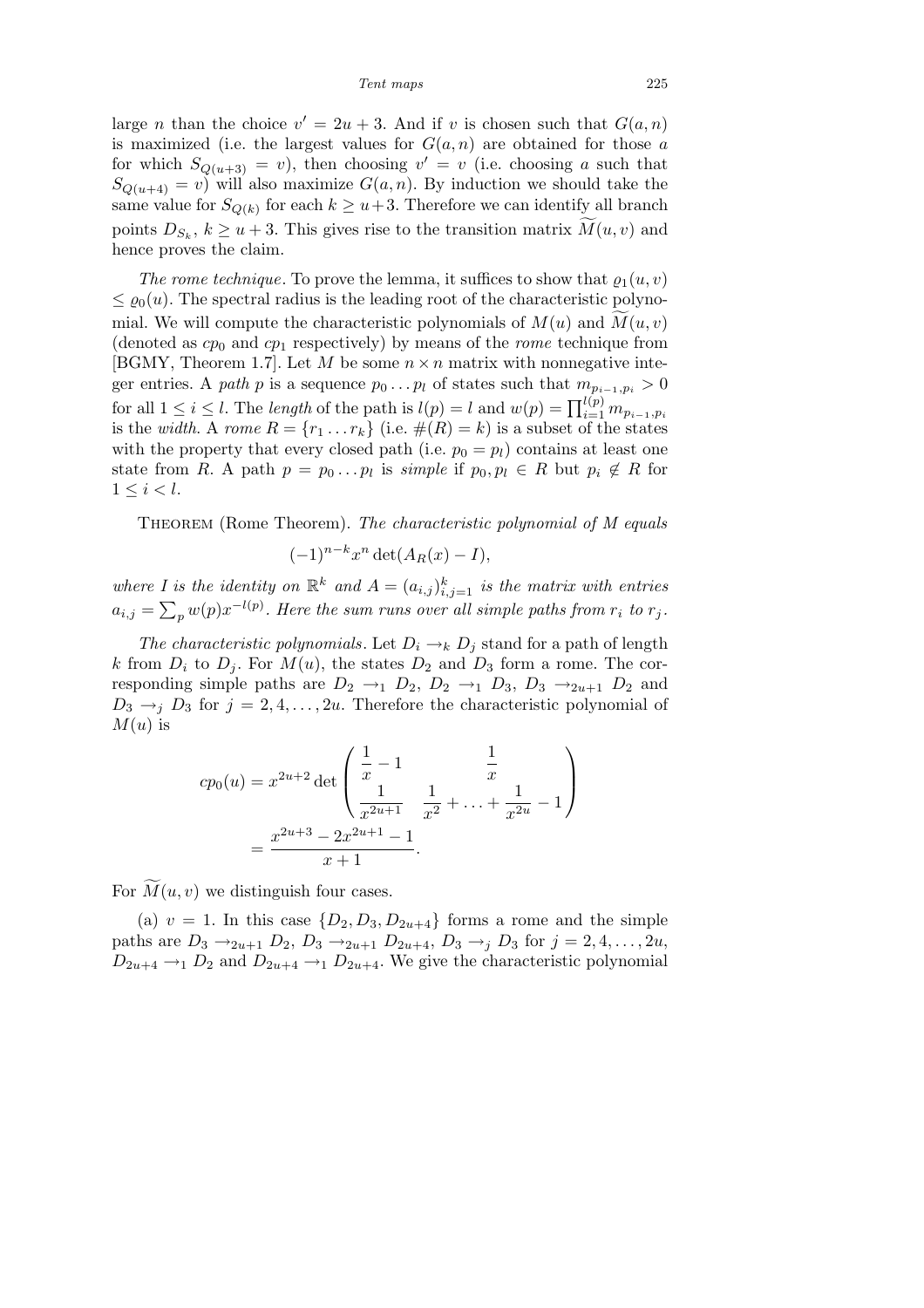the sign that makes the leading coefficient positive:  $^{\circ}$  ,

$$
-cp_1(u,1) = -x^{2u+3} \cdot \det \begin{pmatrix} -1 & 0 & 0 \\ \frac{1}{x^{2u+1}} & \frac{1}{x^2} + \dots + \frac{1}{x^{2u}} - 1 & \frac{1}{x^{2u+1}} \\ \frac{1}{x} & 0 & \frac{1}{x} - 1 \end{pmatrix}
$$

$$
= \frac{x^2(x^{2u+2} - 2x^{2u} + 1)}{(x+1)}.
$$

Hence *−* 1  $\frac{1}{x}$ *cp*<sub>1</sub>(*u, v*) *− cp*<sub>0</sub>(*u*) = 1. As  $\frac{1}{x}$  is positive on (1, ∞),  $\varrho_0(u) > \varrho_1(u, 1)$ . (b)  $v = 2$ . In this case  $\{D_2, D_3, D_{2u+4}\}\)$  forms a rome and the simple

paths are  $D_3 \rightarrow_{2u+1} D_2$ ,  $D_3 \rightarrow_{2u+1} D_{2u+4}$ ,  $D_3 \rightarrow_j D_3$  for  $j = 2, 4, ..., 2u$ ,  $D_{2u+4} \rightarrow 2 D_3$  and  $D_{2u+4} \rightarrow 2 D_{2u+4}$ . The characteristic polynomial is  $2a + 3$ 

$$
cp_1(u, 2) = -x^{2u+4} \cdot det \begin{pmatrix} -1 & 0 & 0 \ \frac{1}{x^{2u+1}} & \frac{1}{x^2} + \dots + \frac{1}{x^{2u}} - 1 & \frac{1}{x^{2u+1}} \\ 0 & \frac{1}{x^2} & \frac{1}{x^2} - 1 \end{pmatrix}
$$

$$
= x(x^{2u+3} - 2x^{2u+1} + x - 1).
$$

Therefore  $\frac{1}{x}c p_1(u, v) - (x+1)c p_0(u) = x$ , which is positive on  $(1, \infty)$ . Because also  $\frac{1}{x}$  and  $x + 1$  are positive on  $(1, \infty)$ ,  $\varrho_0(u) > \varrho_1(u, 2)$ .

(c)  $v = 4, 6, \ldots, 2u$ . Here  $\{D_2, D_3, D_{v+1}, D_{2u+4}\}$  forms a rome and the paths are  $D_3 \to_{v-2} D_{v+1}$ ,  $D_3 \to_{j} D_3$  for  $j = 2, 4, ..., v-2$ ,  $D_{u+1} \to_{j} D_3$ for  $j = 2, ..., 2u - v + 2, D_{u+1} \rightarrow_{2u-v+3} D_{2u+4}, D_{u+1} \rightarrow_{2u-v+3} D_2$  $D_{2u+4} \to v$   $D_{2u+4}$ ,  $D_{2u+4} \to v$   $D_{u+1}$  and  $D_{2u+4} \to v$   $D_{2u+4}$ . The characteristic polynomial is

$$
cp_1(u, v) = x^{2u+v+2}
$$
  
\n
$$
\times det \begin{pmatrix}\n-1 & 0 & 0 & 0 \\
0 & \frac{1}{x^2} + \dots + \frac{1}{x^{v-2}} - 1 & \frac{1}{x^{v-2}} & 0 \\
\frac{1}{x^{2u+3-v}} & \frac{1}{x^2} + \dots + \frac{1}{x^{2u+2-v}} & -1 & \frac{1}{x^{2u+3-v}} \\
0 & 0 & \frac{1}{x^v} & \frac{1}{x^v} - 1\n\end{pmatrix}
$$
  
\n
$$
= \frac{x(x^v - 1)(x^{2u+3} - 2x^{2u+1} + x + 1)}{(x-1)(x^2 - 1)}.
$$

It follows that

$$
\frac{(x-1)(x^2-1)}{x(x^v-1)}cp_1(u,v) - (x+1)cp_0(u) = (x+2),
$$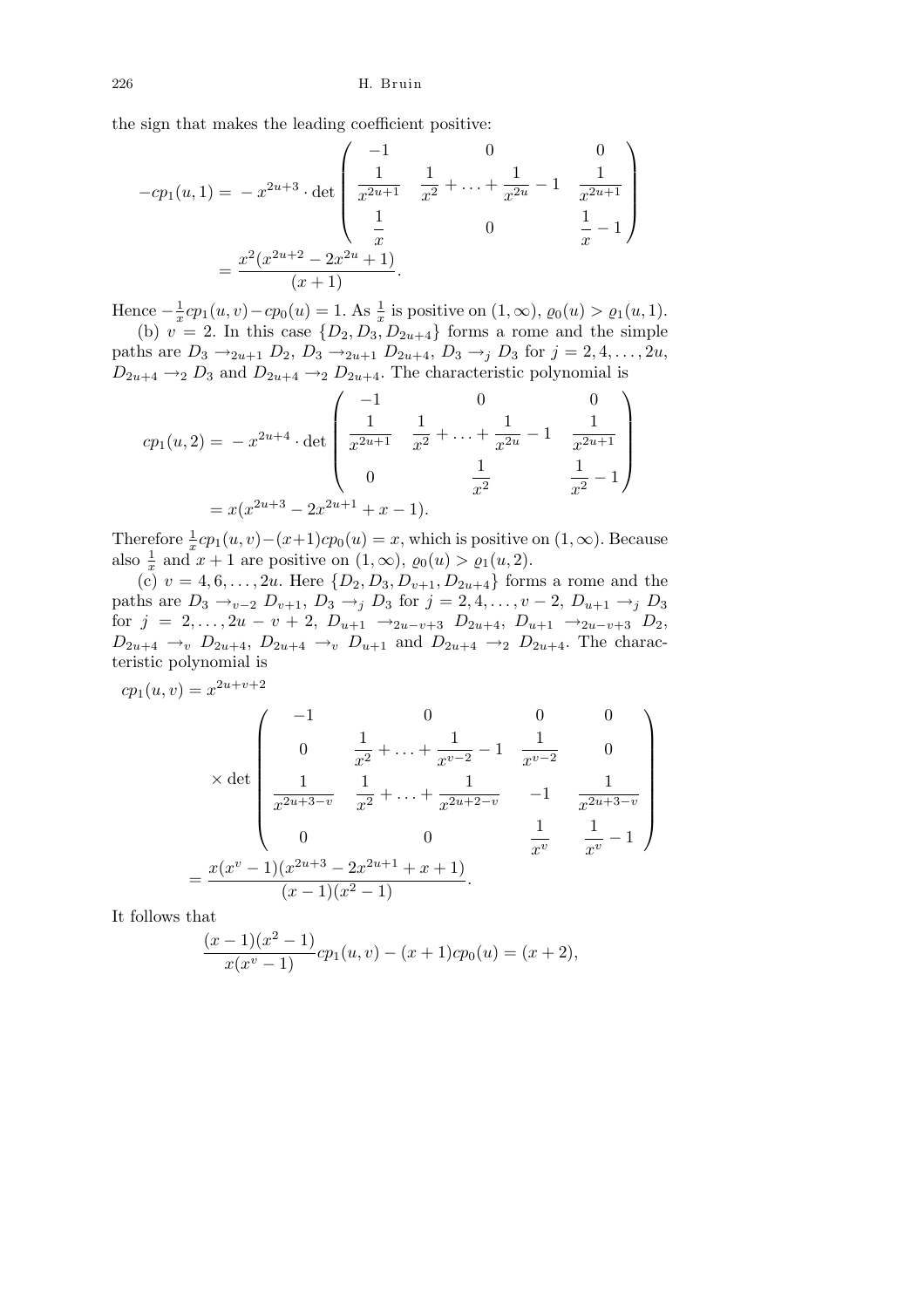*Tent maps* 227

which is positive on  $(1, \infty)$ . Because  $(x - 1)(x^2 - 1)/x(x^2 - 1)$  and  $x + 1$  are also positive in  $(1, \infty)$ ,  $\varrho_0(u) > \varrho_1(u, v)$ .

(d)  $v = 2u + 3$ . Again  $\{D_2, D_3, D_{2u+4}\}\$ forms a rome. The paths are *D*<sub>3</sub> →<sub>2*u*+1</sub> *D*<sub>2</sub>, *D*<sub>3</sub> →<sub>2*u*+1</sub> *D*<sub>2*u*+4</sub>, *D*<sub>3</sub> →<sub>*j*</sub> *D*<sub>3</sub> for *j* = 2*,* 4*, . . . ,* 2*u* and  $D_{2u+4} \rightarrow_{2u+3} D_{2u+4}$ . This last path has width 2. We obtain

$$
-cp_1(u, 2u + 3) = -x^{4u+5}
$$
  
\n
$$
\times \det \begin{pmatrix} -1 & 0 & 0 \\ \frac{1}{x^{2u+1}} & \frac{1}{x^2} + \dots + \frac{1}{x^{2u}} - 1 & \frac{1}{x^{2u+1}} \\ 0 & 0 & \frac{2}{x^{2u+3}} - 1 \end{pmatrix}
$$
  
\n
$$
= \frac{x(x^{2u+3} - 2)(x^{2u+2} - 2x^{2u} + 1)}{(x^2 - 1)}.
$$

Therefore

$$
-\frac{x-1}{x^{2u+3}-2}cp_1(u,v)-cp_0(u)=1.
$$

Because  $1/(x^{2u+3}-2)$  and  $x-1$  are positive on  $(2^{1/(2u+3)}, \infty)$  and  $cp_0(2^{1/(2u+3)}) < 0$  it follows that  $\varrho_0(u) > \varrho_1(u, 2u+3)$ .

Hence in all cases  $\varrho_0(u) > \varrho_1(u, v)$ . Therefore  $\limsup \frac{1}{n} \log G(a, n) \leq$  $\max\{ \varrho_1(u, v) | v = 1, 2, 4, 6, \ldots, 2u, 2u+2, 2u+3 \} < \varrho_0(u) ≤ a_0 - \delta$ , proving the lemma.  $\blacksquare$ *√*

LEMMA 7. *For every*  $a_0 \in$  $\overline{2}$ , 2], there exist  $C_2$ ,  $\delta > 0$  and  $r \in (0,1)$ *such that for every*  $a \in (a_0 - \delta/2, a_0 + \delta/2)$ ,

(3) 
$$
\sum_{s_j = n}^{\infty} |J_i(a)| \le C_2 r^n.
$$

Proof. Because  $|J_i(a)| = |c_2(a) - c_1(a)|a^{-s_i} \le a^{-s_i}$ , the statement follows immediately from Lemma 6. We can take  $\delta$  and  $C_2$  as in Lemma 6 and  $r = (a_0 - \delta)/(a_0 - \delta/2) < 1$ . ■

**6. Probabilistic lemmas.** For each  $n \in \mathbb{N}$  we consider the set of branch **o. Probabilistic lemmas.** For each  $n \in \mathbb{N}$  we consider the set of branch domains of the map  $\Phi_n$  as a partition  $\mathcal{Z}_n$  of the parameter space  $[\sqrt{2}, 2]$ . For  $m < n$ ,  $\mathcal{Z}_n$  is finer than  $\mathcal{Z}_m$ , and  $\bigvee_n \mathcal{Z}_n$  contains no nondegenerate intervals. An element of  $\mathcal{Z}_n$  will be denoted by  $Z_{e_1...e_n}$ , where  $e_j = i$  if *Φj−*1(*Z<sup>e</sup>*1*...e<sup>n</sup>* ) *⊂ Ji*(*a*).

LEMMA 8. Let  $\{X_m\}$  be a sequence of random variables with the following *properties*:

(a) *There exists*  $V < \infty$  *such that for every*  $m \in \mathbb{N}$ ,  $Var(X_m | Z_{e_1...e_m})$ *V for every branch domain*  $Z_{e_1...e_m}$ *.* 

(b)  $X_{m-1}$  *is constant on each interval*  $Z_{e_1...e_m}$ .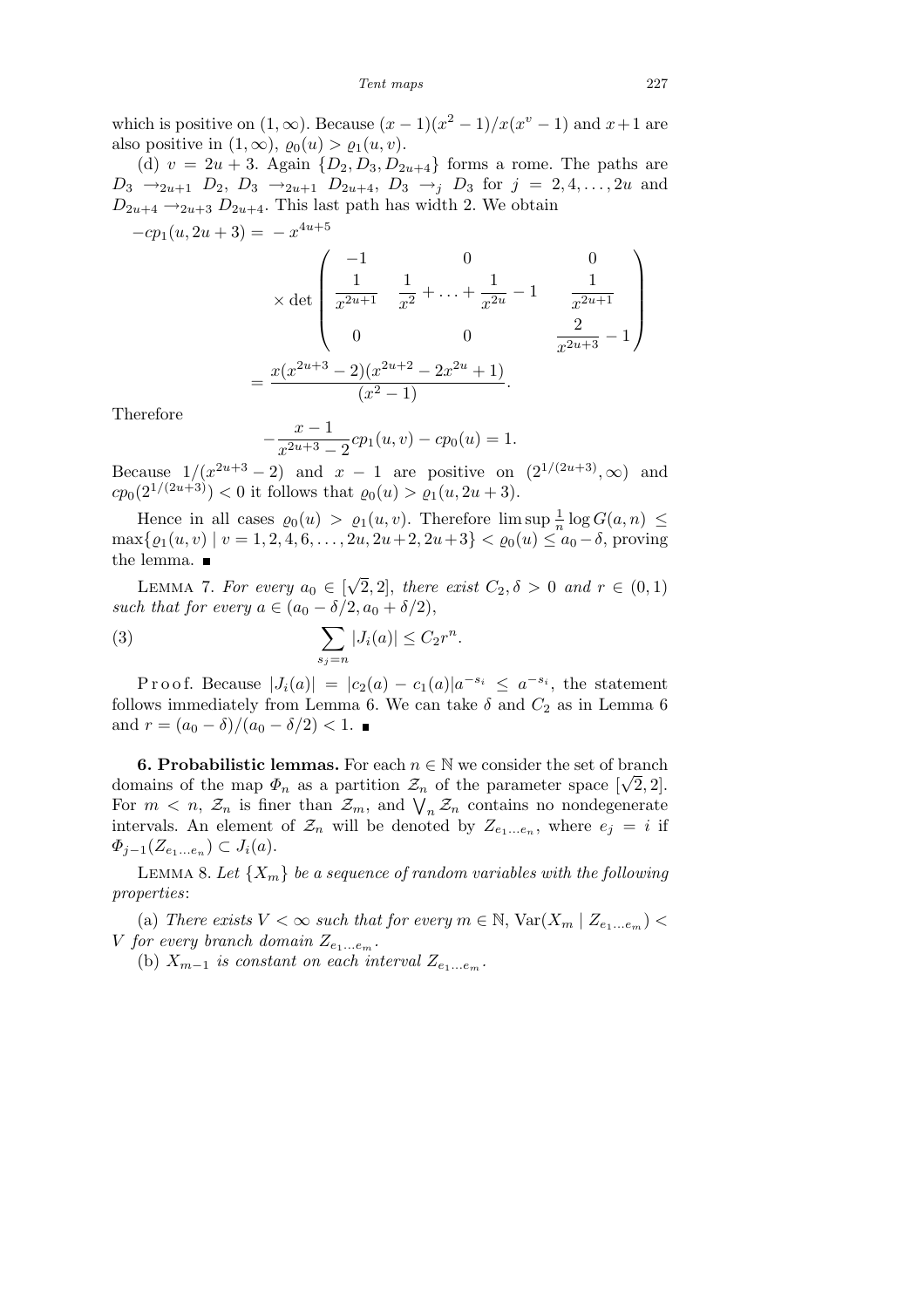(c) *There exist*  $M \in \mathbb{R}$ ,  $N \in \mathbb{N}$  and  $\varepsilon > 0$  such that for every  $m > N$ ,

$$
|M - \mathbb{E}(X_m | Z_{e_1...e_m})| < \varepsilon.
$$

*Then*

$$
\limsup_{m \to \infty} \left| M - \frac{1}{m} \sum_{i=0}^{m-1} X_i \right| \le \varepsilon \quad a.s.
$$

Notice that the random variables  $X_m$  are not independent, but only "eventually almost independent". We will use this lemma twice in the next two sections. In the next section, however, we will only consider a subsequence of the branch domain partitions  $\{Z_{e_1...e_n}\}$ . This does not affect the validity of the lemma.

Proof (of Lemma 8). Define  $Y_m = X_m - \mathbb{E}(X_m | Z_{e_1...e_m})$ . Then  $\mathbb{E}(Y_m | Z_{e_1...e_m}) = 0$  and  $\text{Var}(Y_m | Z_{e_1...e_m}) = \mathbb{E}(Y_m^2 | Z_{e_1...e_m}) < V$  for all m  $\mathbb{E}(T_m | Z_{e_1...e_m}) = 0$  and  $\text{var}(T_m | Z_{e_1...e_m}) = \mathbb{E}$ <br>and all branch domains  $Z_{e_1...e_m}$ . Let  $S_n = \sum_{n=1}^n$  $_{m=1}^{n} Y_m$ , so  $\mathbb{E}(S_1^2) = \mathbb{E}(Y_1^2) \leq$ *V*. By property (b),  $S_{n-1}$  is constant on each set  $Z_{e_1...e_n}$ . Suppose by induction that  $\mathbb{E}(S_{n-1}^2) \leq (n-1)V$ ; then

$$
\mathbb{E}(S_n^2) = \mathbb{E}(S_{n-1}^2) + \mathbb{E}(Y_n^2) + 2\mathbb{E}(Y_n S_{n-1})
$$
  
\n
$$
\leq (n-1)V + V + 2 \sum_{Z_{e_1...e_n}} \mathbb{E}(Y_n S_{n-1} | Z_{e_1...e_n})
$$
  
\n
$$
\leq nV + 2 \sum_{Z_{e_1...e_n}} S_{n-1} \cdot \mathbb{E}(Y_n | Z_{e_1...e_n}) = nV.
$$

By the Chebyshev inequality,  $P(S_n > n\delta) \leq nV/(n^2\delta^2) = V/(n\delta^2)$ . In by the Chebyshev inequality,  $P(S_n > n\sigma) \leq nV/(n\sigma) = V/(n\sigma)$ . In<br>particular,  $P(S_{n^2} > n^2\delta) \leq V/(n^2\delta^2)$ . Therefore  $\sum_n P(S_{n^2} > n^2\delta^2)$  $\infty$  and by the Borel–Cantelli Lemma,  $P(S_{n^2} > n^2\delta^2)$  i.o.) = 0. As δ is arbitrary,  $S_{n^2}/n^2 \rightarrow 0$  a.s. For the intermediate values of *n*, let  $D_n =$  $\max_{n \geq 2} \frac{1}{k} \left( \frac{n}{n+1} \right)^2 |S_k - S_{n^2}|.$  Because  $|S_k - S_{n^2}| = |\sum_{i=1}^k S_i|$  $\sum_{j=n^2+1}^{\kappa} X_j$ , we have  $\mathbb{E}(|S_k - S_{n^2}|^2) \le (k - n^2)V \le 2nV$ . Hence

$$
\mathbb{E}(D_n^2) \le \mathbb{E}\Big(\sum_{k=n^2+1}^{(n+1)^2-1} |S_k - S_{n^2}|^2\Big) \le \sum_{k=n^2+1}^{(n+1)^2-1} 2nV = 4n^2V.
$$

Using Chebyshev's inequality again we obtain  $P(D_n \ge n^2 \delta) \le 4n^2 V/(n^4 \delta^2)$  $= 4V/(n^2\delta^2)$ . By the Borel–Cantelli Lemma,  $P(D_n \ge n^2\delta \text{ i.o.}) = 0$ , and  $D_n/n^2 \to 0$  a.s. Combining things and taking  $n^2 \leq k < (n+1)^2$ , we get

$$
\frac{S_k}{k} \le \frac{S_{n^2} + D_n}{n^2} \to 0 \quad \text{a.s.}
$$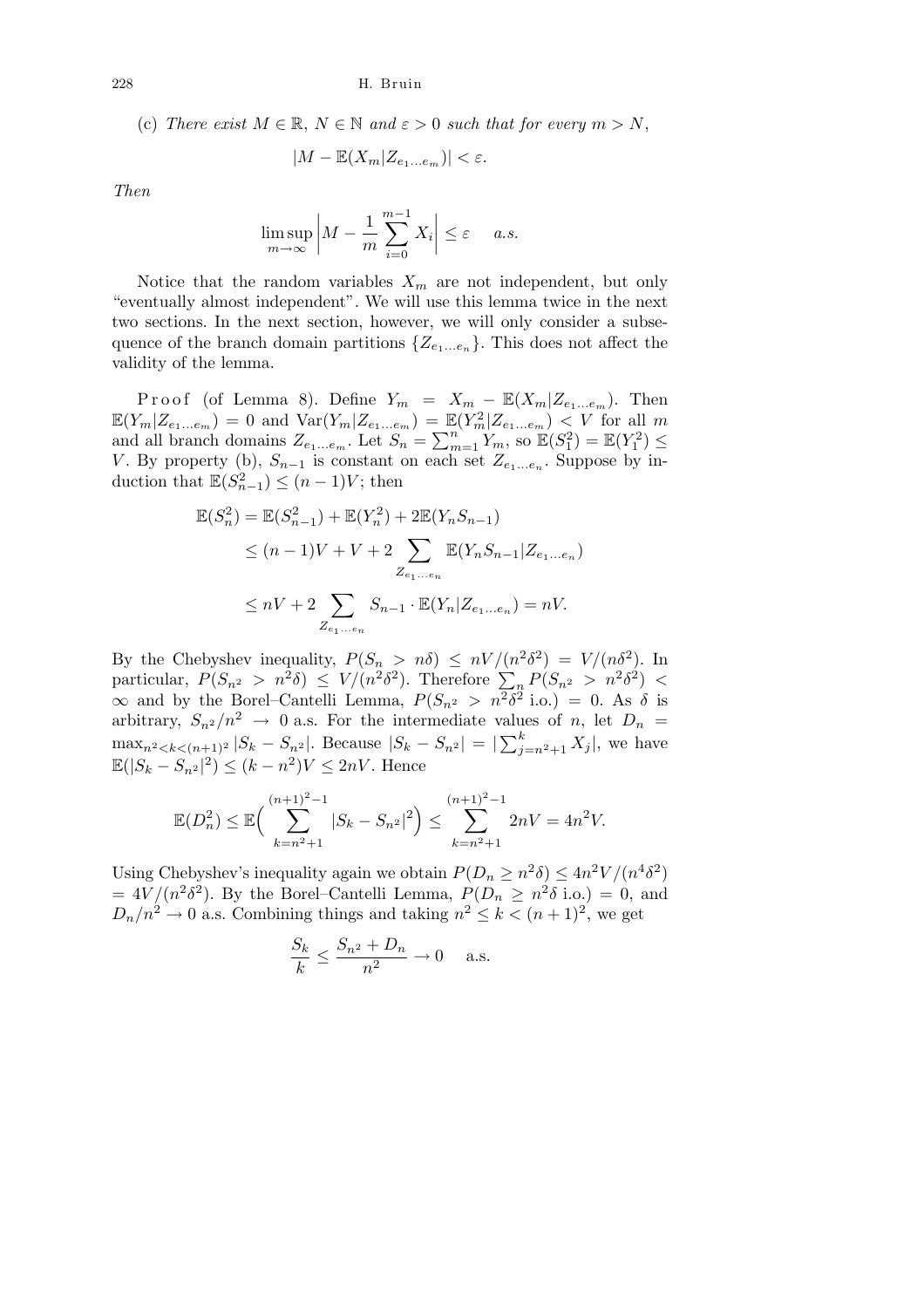Because  $X_m \in Y_m + [M - \varepsilon, M + \varepsilon]$  for  $m > N$ ,

$$
\limsup_{n \to \infty} \frac{1}{n} \sum_{i=1}^{n} X_i = \limsup_{n \to \infty} \frac{1}{n} \sum_{i=1}^{N} X_i + \limsup_{n \to \infty} \frac{1}{n} \sum_{i=N+1}^{n} X_i
$$
  
\n
$$
\leq \limsup_{n \to \infty} \frac{1}{n} S_N + \limsup_{n \to \infty} \frac{1}{n} \sum_{i=N+1}^{n} (Y_i + M + \varepsilon)
$$
  
\n
$$
\leq \limsup_{n \to \infty} \frac{1}{n} S_N + \limsup_{n \to \infty} \frac{n - N}{n} (M + \varepsilon) \leq M + \varepsilon.
$$

The other inequality is proved similarly.  $\blacksquare$ 

An additional lemma is needed to deal with the *a*-dependence of the acip.

LEMMA 9. Let *A* be an interval, and let  $M : A \to \mathbb{R}$  and  $g_n : A \to \mathbb{R}$  be *functions with the following properties*:

(a) *M is continuous a.e. on A.*

(b) Let  $A(a_0, \varepsilon) = \{a \in A \mid \limsup_{n \to \infty} |g_n(a) - M(a_0)| \leq \varepsilon\}$ . If  $\varepsilon > 0$ , *then a.e.*  $a_0 \in A$  *is a density point of*  $A(a_0, \varepsilon)$ *.* 

*Then*  $\lim_{n\to\infty} g_n(a) = M(a)$  *a.e.* 

Proof. Set  $B_k = \{a \in A \mid \limsup_{n \to \infty} |g_n(a) - M(a)| \geq 1/k\}$ . Assume for a contradiction that there exists *k* such that  $|B_k| > 0$ . Take  $\varepsilon < 1/(3k)$ and let  $a_0 \in B_k$  be a density point, both of  $B_k$  and of  $A(a_0, \varepsilon)$ . Assume also that *M* is continuous at  $a_0$ . Let *A'* be a neighbourhood of  $a_0$  so small that

- $\bullet$   $|M(a) M(a_0)| \leq \varepsilon$  for all  $a \in A'$ ,
- $|A' \cap A(a_0, \varepsilon)| \geq \frac{3}{4}|A'|$ , and
- $\bullet$   $|A' \cap B_k| \geq \frac{3}{4}|A'|$ .

Then  $a \in A' \cap A(a_0, \varepsilon) \cap B_k \neq \emptyset$  and for all  $a \in A' \cap A(a_0, \varepsilon) \cap B_k$ ,

$$
\limsup_{n \to \infty} |g_n(a) - M(a)| \le \limsup_{n \to \infty} |g_n(a) - M(a_0)| + |M(a) - M(a_0)|
$$
  

$$
\le 2\varepsilon < 1/k.
$$

This contradicts  $a \in B_k$ , proving the lemma. ■

**7. Concerning condition (i).** Choose  $B \in \mathcal{B}$ . Hence  $\partial B$  is a closed zero-measure set.

LEMMA 10. *Choose*  $\varepsilon > 0$ ,  $a_0 \in \mathcal{A}$ ,  $k_1 \in \mathbb{N}$  and  $0 \leq k_2 < s_{k_1}(a_0)$ *. For a close or equal to*  $a_0$  *<i>let*  $B'(a) = T_a^{-k_2}(B) \cap J_{k_1}(a)$ *. Then there exists a neighbourhood*  $A \ni a_0$  *such that* l,

$$
\limsup_{n\to\infty}\left|\frac{1}{n}\#\{0\leq i < n \mid \varPhi_i(a)\in B'(a)\}-\frac{|B'(a_0)|}{|J(a_0)|}\right|\leq \varepsilon.
$$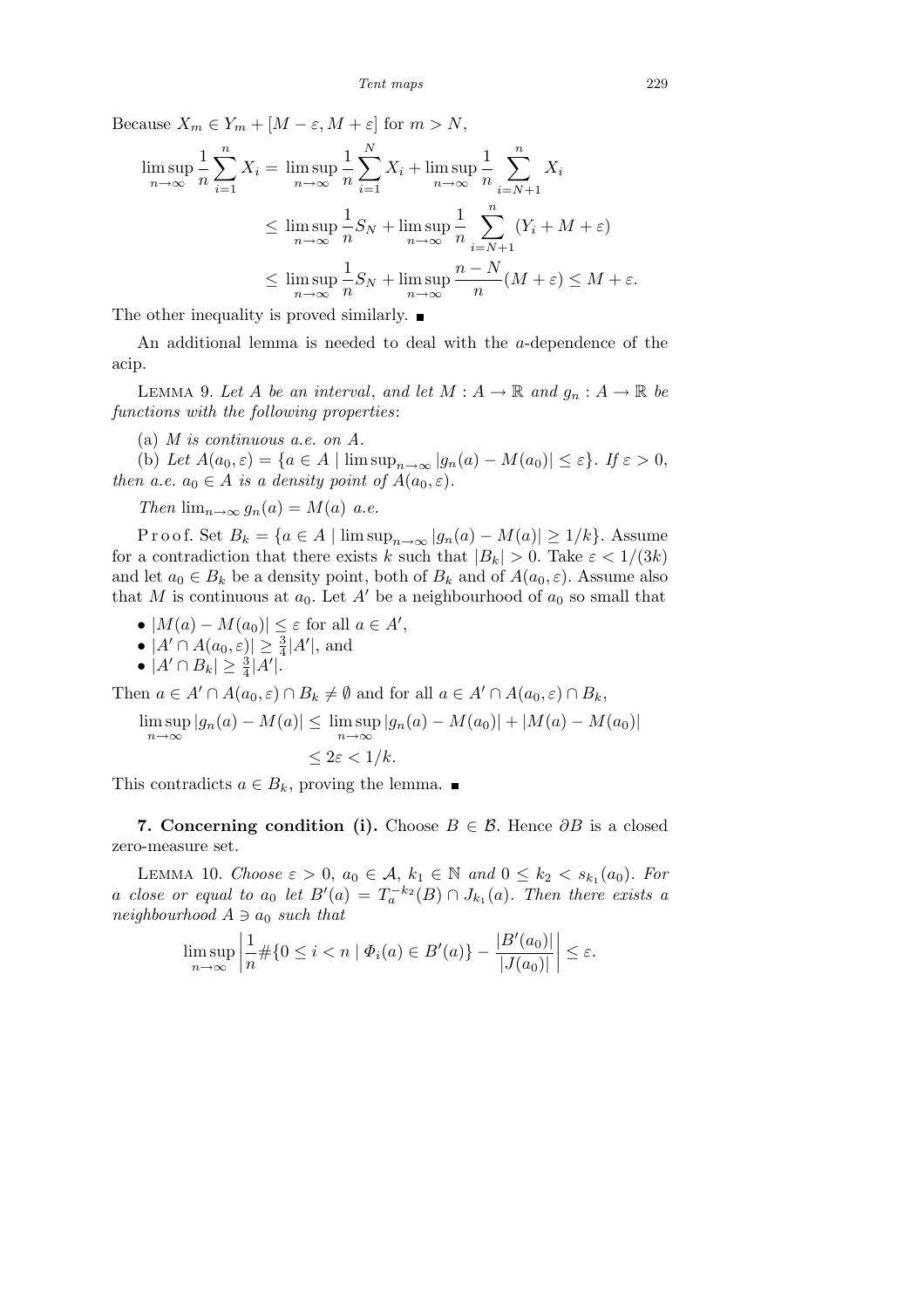P r o o f. Suppose we have chosen  $a_0 \in \mathcal{A}$  and  $\varepsilon > 0$ . Let  $\mathcal{J} = \{J_i\}_i$  be the partition of *J*(*a*<sub>0</sub>) into branch domains of  $F_{a_0}$ . The partition  $\mathcal{J} \vee F_{a_0}^{-1} \mathcal{J} \vee$ *F*<sub> $a_0$ </sub><sup>−2</sup> *J* ∨ ... contains no nondegenerate intervals. Furthermore, as *B*  $\in$  *B*, also  $\partial B'(a_0)$  is a closed set of zero Lebesgue measure. Therefore we can find *N* and a neighbourhood *U* of  $\partial B'(a_0)$  with the following properties:

- $\bullet$   $|U| \leq \varepsilon/8.$
- *U* consists of a finite number of intervals, say  $U_i$ ,  $i = 1, \ldots, L$ .

*•* The boundary points of each *U<sup>i</sup>* are boundary points of cylinder sets in  $\mathcal{J} \vee F_{a_0}^{-1} \mathcal{J} \vee \ldots \vee F_{a_0}^{-N} \mathcal{J}$ .

In this way, we have chosen at most 2L cylinder sets, say  $K_i$ ,  $i =$  $1, \ldots, 2L$ , which determine the neighbourhood *U* in a topological way: *U* can be defined persistently under small changes of the parameter. Let us write  $U = U(a)$ .

Let  $Z_{e_1...e_n} \subset A$  denote a branch domain of  $\Phi_n$ . Fix  $R \in \mathbb{N}$  and an interval  $A \ni a_0$  such that

•  $J_{k_1}(a)$  persists as *a* varies in *A*.

• dis( $\Phi_r, Z_{e_1...e_r}$ )  $\leq 1 + \varepsilon/4$  for every  $r \geq R$  and every branch domain  $Z_{e_1...e_r}$  such that  $Z_{e_1...e_r} \cap A \neq \emptyset$ .

• The intervals  $K_i$ ,  $i = 1, ..., 2L$ , persist as *a* varies in *A*, and  $|U(a)| \le$ *ε*/4 for all  $a \in A$ . l,

$$
\bullet \left| \frac{|B'_a|}{|J(a)|} - \frac{|B'_{a_0}|}{|J(a_0)|} \right| \le \frac{\varepsilon}{4} \text{ for all } a \in A.
$$

Let

$$
\widetilde{X}_r^+ = \begin{cases} 1 & \text{if } \Phi_r(a) \in B'(a) \cup U(a), \\ 0 & \text{otherwise,} \end{cases}
$$

and

$$
\widetilde{X}_r^- = \begin{cases} 1 & \text{if } \Phi_r(a) \in B'(a) \setminus U(a), \\ 0 & \text{otherwise.} \end{cases}
$$

Hence  $\widetilde{X}_r^{\pm}$  are constant on  $Z_{e_1...e_{r+N}}$ . We claim that for any set  $Z_{e_1...e_r} \subset A$ ,

$$
\mathbb{E} \big( \widetilde{X}^+_r | Z_{e_1...e_r} \big) \leq \frac{|B'_{a_0}|}{|J(a_0)|} + \varepsilon.
$$

Here the expectation is taken with respect to normalized Lebesgue measure on *A*. Indeed, we have

$$
\begin{aligned} \mathbb{E}(\widetilde{X}^+_r|Z_{e_1...e_r}) &\leq \left(1+\frac{\varepsilon}{4}\right)\frac{|B'(a)\cup U(a)|}{|J(a)|} \leq \left(1+\frac{\varepsilon}{4}\right)\left(\frac{|B'_a|}{|J(a)|}+\frac{\varepsilon}{4}\right)\\ &\leq \left(1+\frac{\varepsilon}{4}\right)\left(\frac{|B'_{a_0}|}{|J(a_0)|}+\frac{\varepsilon}{2}\right)\leq \frac{|B'_{a_0}|}{|J(a_0)|}+\varepsilon.\end{aligned}
$$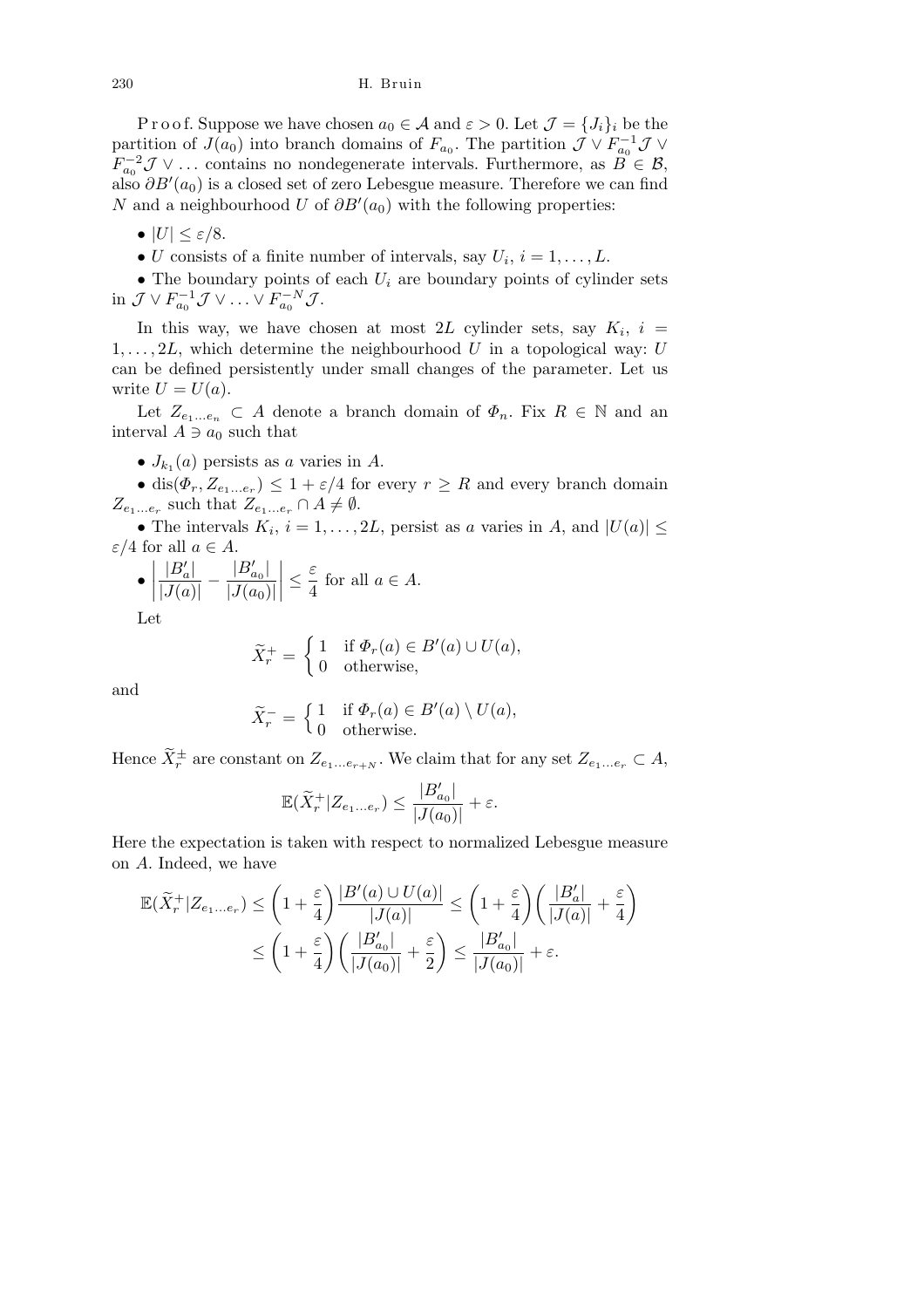Similarly one shows that

$$
\mathbb{E}(\widetilde{X}_r^-|Z_{e_1...e_r})\geq \frac{|B'_{a_0}|}{|J(a_0)|}-\varepsilon.
$$

The variances of  $\widetilde{X}^+_r$  and  $\widetilde{X}^-_r$  are clearly bounded. We can use Lemma 8 for  $M = |B'_{a_0}|/|J(a_0)|$ ,  $X_i^{\pm} = \tilde{X}_{iN+j}^{\pm}$  and the corresponding partitions  $\{Z_{e_1\dots e_iN+j}\}$ . It follows that

$$
M - \varepsilon \le \liminf_{i \to \infty} \frac{1}{m} \sum_{i=0}^{m-1} X_i^- \le \limsup_{m \to \infty} \frac{1}{m} \sum_{i=0}^{m-1} X_i^+ \le M + \varepsilon.
$$

Since this is true for  $j = 1, \ldots, N$ , also

$$
M - \varepsilon \le \liminf_{m \to \infty} \frac{1}{m} \sum_{i=0}^{m-1} \widetilde{X}_i^- \le \limsup_{m \to \infty} \frac{1}{m} \sum_{i=0}^{m-1} \widetilde{X}_i^+ \le M + \varepsilon.
$$

Because

$$
\sum_{i=0}^{m-1} \widetilde{X}_i^- \leq \#\{0 \leq i < m \mid \varPhi_i(a) \in B'_a\} \leq \sum_{i=0}^{m-1} \widetilde{X}_i^+,
$$

the lemma follows.

PROPOSITION 2. Let  $B$ ,  $J_{k_1}$ ,  $B'$  and  $A$  be as above. Then for a.e.  $a \in A$ ,

$$
\lim_{n \to \infty} \# \{ 0 \le k < n \mid \Phi_k(a) \in B'_a \} = \frac{|B'_a|}{|J(a)|}.
$$

Proof. Combine the previous lemma and Lemma 9. Clearly, *a* →  $|B'_a|/|J(a)|$  is continuous in *A* and we can indeed use Lemma 9, with  $M(a)$  =  $|B'(a)|/|J(a)|$  and  $g_n = \frac{1}{n} \# \{0 \le i \le n \mid \Phi_i(a) \in B'(a)\}.$ 

**8. Concerning condition (ii).** Condition (ii) can be proved exactly as (i). In fact, we recover it by taking  $B = I$ ,  $i = i$  and  $j = 0$  in (i).

**9. Concerning condition (iii).** For  $a \in \mathcal{A}$  let  $M(a) = \sum_i s_i(a)|J_j(a)|$ . Let as before  $Z_{e_1...e_m}$  be the set of parameters *a* such that  $\Phi_{j-1}(a) \in J_{e_j}(a)$ for  $1 \leq j \leq m$ .

LEMMA 11. Let  $a_0 \in \mathcal{A}$ . For every  $\varepsilon > 0$  there exists N, a neighbourhood  $A \ni a_0$  *and sets*  $W_n \subset A$  *such that* 

- *• For every*  $n \ge N$ ,  $|W_n| \le O(a_0^{-n})|A|$ *.*
- For every  $n \geq N$  and  $Z_{e_1...e_n} \subset A$ ,

$$
|\mathbb{E}(s \circ \Phi_n | Z_{e_1...e_n} \setminus W_n) - M(a_0)| \leq \varepsilon.
$$

 $\bullet$  *Moreover*, *there exists V*, *independent of*  $\varepsilon$ *, such that* 

$$
\text{Var}(s \circ \Phi_n | Z_{e_1...e_n} \setminus W_n) \leq V.
$$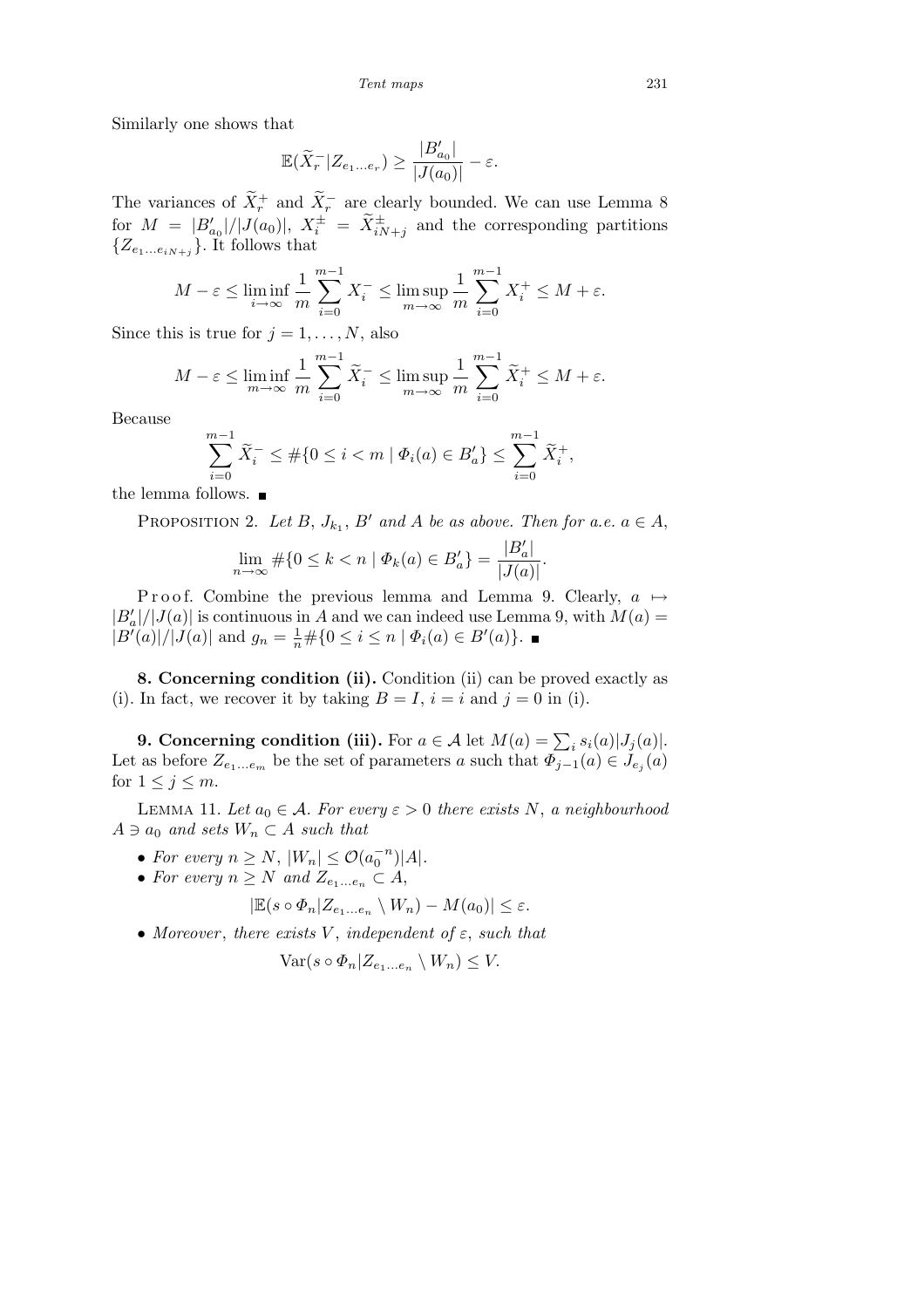P r o o f. Let  $a_0 \in \mathcal{A}$ . Choose  $\varepsilon$  arbitrarily. By Lemma 7, one can find  $C_2, \delta > 0$  such that for every  $a \in (a_0 - \delta/2, a_0 + \delta/2)$  we have  $|\bigcup_{s_j(a)=n} J_i(a)|$  $\leq$  *C*<sub>2</sub> $r$ <sup>*n*</sup>, where  $r = (2 - \delta)/(2 - \delta/2) < 1$ . Choose  $t_0$  so that

$$
(4) \qquad \qquad \sum_{t>t_0} \sum_{s\geq t} sr^s \leq \frac{\varepsilon}{8C_2}.
$$

Next choose *N* so large that  $\varepsilon/(2C_1) \gg a^{-N/2}$  and also so large that for every  $n \geq N$  and every  $Z_{e_1...e_n}$  satisfying  $Z_{e_1...e_n} \cap (a_0 - \delta/2, a_0 + \delta/2) \neq \emptyset$ ,  $dis(\Phi|Z_{e_1...e_n}) \leq 1 + \frac{\varepsilon}{\varepsilon}$  $\frac{c}{8C_1}$ .

Here  $C_1$  is taken from Lemma 2, so it is an upper bound for  $\sum_i s_i |J_i(a)|$ for each  $a \in (a_0 - \delta/2, a_0 + \delta/2)$ . Finally, choose a neighbourhood  $a_0 \in A \subset$  $(a_0 - \delta/2, a_0 + \delta/2)$  so small that for every  $a \in A$ , and every *j* such that  $s_j < t_0$ ,  $J_j(a)$  persists in *A*, no new branch domain of transfer time  $s_j < t_0$ is created, and

(5) 
$$
1 - \frac{\varepsilon}{8s_j 2^j} \le \frac{|J_j(a)|}{|J_j(a_0)|} \le 1 + \frac{\varepsilon}{8s_j 2^j}.
$$

Take from now on  $n \geq N$  and  $a \in A$ . Let  $J_i(a) \ni \Phi_n(a)$ . If  $s_i < t_0$ , then by (4) and (5),

$$
|J_j(a)| \left(1 - \frac{\varepsilon}{8s_j 2^j}\right) \left(1 - \frac{\varepsilon}{8C_1}\right) \le \frac{|Z_{e_1...e_nj}|}{|Z_{e_1...e_n}|} \le |J_j(a)| \left(1 + \frac{\varepsilon}{8s_j 2^j}\right) \left(1 + \frac{\varepsilon}{8C_1}\right).
$$

If  $s_j \geq t_0$ , we do not know whether  $J_j(a)$  persists in *A*. An extra set of arguments is necessary.

Let  $(a_1, a_2) = Z_{e_1...e_n} \subset A$  be any cylinder. By Lemma 4, there exists *m* such that  $c_m(a_1) = c_1(a_1)$  or  $c_2(a_1)$ . Hence  $c_2(a_1) \in T_{a_1}^{-m+\gamma}(c)$  for  $\gamma \in$  ${1, 2}$ . Let  $x(a)$  be the continuation of this preimage in  $(a_1, a_2)$ . Let

$$
W_{e_1...e_n} = \{ a \in Z_{e_1...e_n} \mid \Phi_n(a) < x(a) \}.
$$

As  $|x(a_2) - c_2(a_2)| \approx |Z_{e_1...e_n}|$ , it follows that  $|W_{e_1...e_n}| \approx |Z_{e_1...e_n}|^2$ . Next take  $W_n =$  $\frac{c_2}{\cdot}$  $Z_{e_1...e_n} \subset A$  *W*<sub>e1</sub>...e<sub>n</sub></sub>. As  $|Z_{e_1...e_n}| \leq a^{-n}$ , it follows that  $W_n \leq$  $\mathcal{O}(a^{-n})$ |*A*|, as asserted.

From now on we concentrate on parameters  $a \in Z_{e_1...e_n} \setminus W_n$ . Assume  $\Phi_n(a) \in J_i(a)$ , where  $s_i \geq t_0$ . We will try to reconstruct what happens to *J*<sub>*i*</sub>(*a*) as *a* moves down to *a*<sub>1</sub>. Because  $J_i(a) \geq x(a)$  we can indeed trace back  $J_i$  and remain in the core  $[c_2(a), c_1(a)]$ . As we remarked in Section 4,  $\frac{d}{da}|J_i(a)| < 0$ . If  $J_i(a)$  already existed at  $a_1$ , then  $|J_i(a_1)| \geq |J_i(a)|$ . If  $J_i(a)$  is created between  $a_1$  and  $a$ , then it was created from countably many merging branch domains with larger transfer times. Each of these domains may have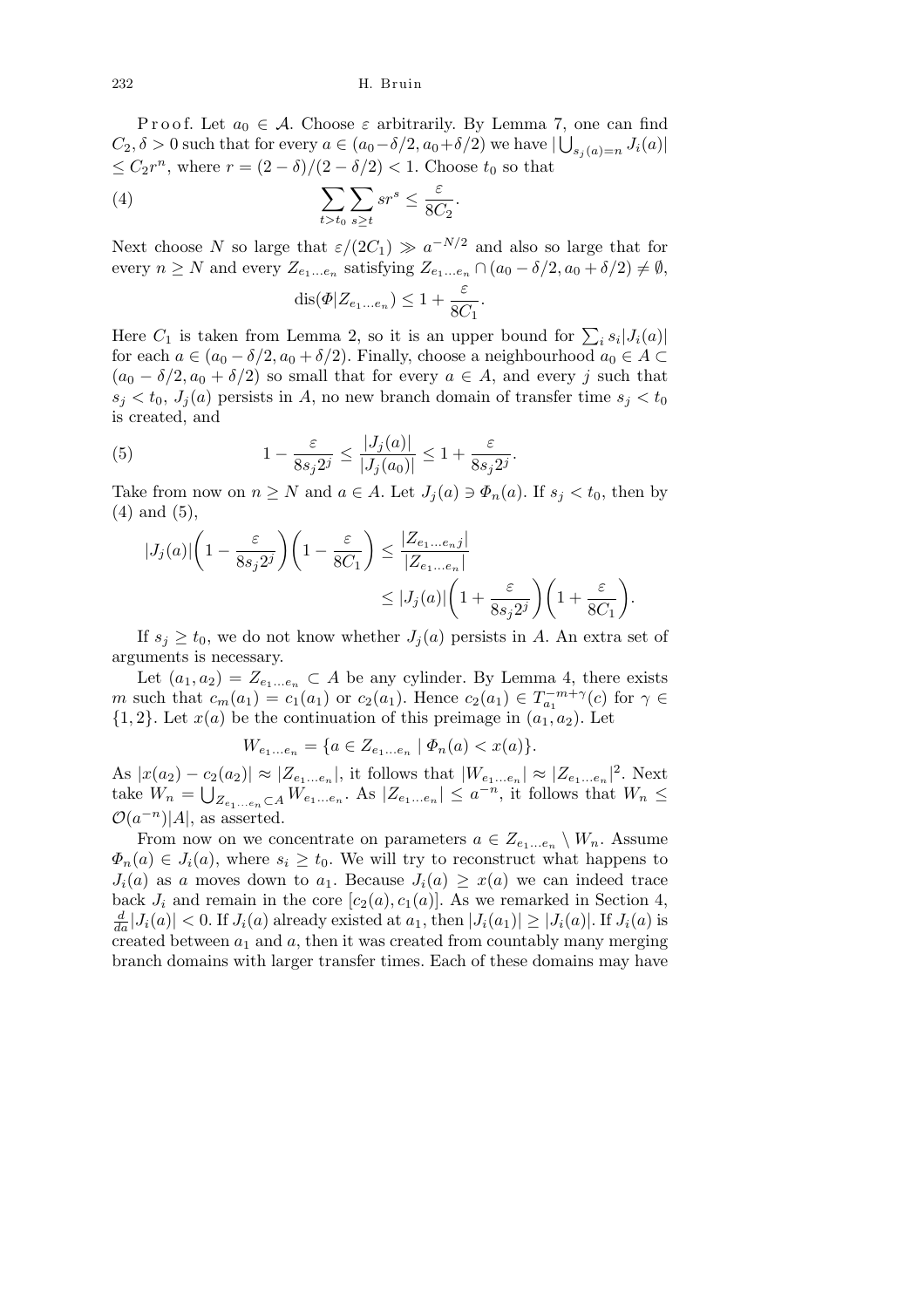been created in another merging process and so on. But in any case, we arrive at l,  $\mathbf{r}$  $\overline{1}$ l,  $\mathbf{r}$ l,  $\overline{\phantom{a}}$ 

$$
\Big|\bigcup_{s_i \ge t} J_i(a)\Big| \le \Big|\bigcup_{s_i \ge t} J_i(a_1)\Big| \le C_2 \sum_{s \ge t} r^s.
$$

Using the small distortion of  $\Phi_n$ , we obtain

$$
\sum_{\substack{s_j \ge t \\ Z_{e_1...e_nj} \not\subset W_{e_1...e_n}}} t|Z_{e_1...e_nj}| \le C_2 |Z_{e_1...e_n} \setminus W_{e_1...e_n}| \sum_{s \ge t} \left(1 + \frac{\varepsilon}{8C_1}\right) sr^s.
$$

Combining all this, we get

$$
\mathbb{E}(s(\Phi_n(a))|Z_{e_1...e_n} \setminus W_n)
$$
\n
$$
\leq \sum_{t < t_0} t \sum_{s_j=t} \frac{|Z_{e_1...e_nj}|}{|Z_{e_1...e_n} \setminus W_n|} + \sum_{t \geq t_0} \sum_{\substack{s_j \geq t \\ Z_{e_1...e_n} \notin W_{e_1...e_n}}} s_j \frac{|Z_{e_1...e_n}|}{|Z_{e_1...e_n} \setminus W_n|}
$$
\n
$$
\leq \sum_{s_j < t_0} s_j |J_j(a_0)| \frac{|Z_{e_1...e_n}|}{|Z_{e_1...e_n} \setminus W_{e_1...e_n}|} \left(1 + \frac{\varepsilon}{8s_j 2^j}\right) \left(1 + \frac{\varepsilon}{8C_1}\right)
$$
\n
$$
+ \sum_{t \geq t_0} \sum_{s \geq t} s \left(1 + \frac{\varepsilon}{8C_1}\right) C_2 r^s
$$
\n
$$
\leq \sum_{s_j < t_0} s_j |J_j(a_0)| (1 + \mathcal{O}(1)|Z_{e_1...e_n}|) + \frac{\varepsilon}{2} \leq M(a_0) + \varepsilon.
$$

A similar proof shows that also  $\mathbb{E}(s(\Phi_n(a))|Z_{e_1...e_n} \setminus W_n) \geq M(a_0) - \varepsilon$ . For the variance one obtains

$$
\operatorname{Var}(s(\Phi_n(a))|Z_{e_1...e_n} \setminus W_n) \leq \mathbb{E}(s(\Phi_n(a))^2|Z_{e_1...e_n} \setminus W_n)
$$
  

$$
\leq \mathcal{O}(1) \sum_{t} \sum_{s \geq t} s^2 C_2 r^s < \infty. \blacksquare
$$

PROPOSITION 3. For a.e.  $a \in \lbrack$ *√*  $\overline{2}, 2$ ],

$$
\lim_{n \to \infty} \frac{1}{n} \sum_{i=0}^{n-1} s(\Phi_i(a)) = \sum_i s_i(a) |J_i(a)|.
$$

*In other words, condition* (iii) *is satisfied for*  $x = c_3(a)$  *for a.e.*  $a \in [$ *√*  $\overline{2}, 2$ ].

P r o o f. Take  $a_0$  as in the previous lemma. Apply Lemma 8 with  $X_m =$  $s(\Phi_m(a_0))$  on  $A \setminus \bigcup_{n \geq N} W_n$ . Then the conditions of Lemma 8 are satisfied. For every  $\varepsilon > 0$ ,

(6) 
$$
\limsup_{n} \left| \frac{1}{n} \sum_{i=0}^{n-1} s(\Phi_i(a)) - M(a_0) \right| \leq \varepsilon \quad \text{for a.e. } a \in A \setminus \bigcup_{n \geq N} W_n.
$$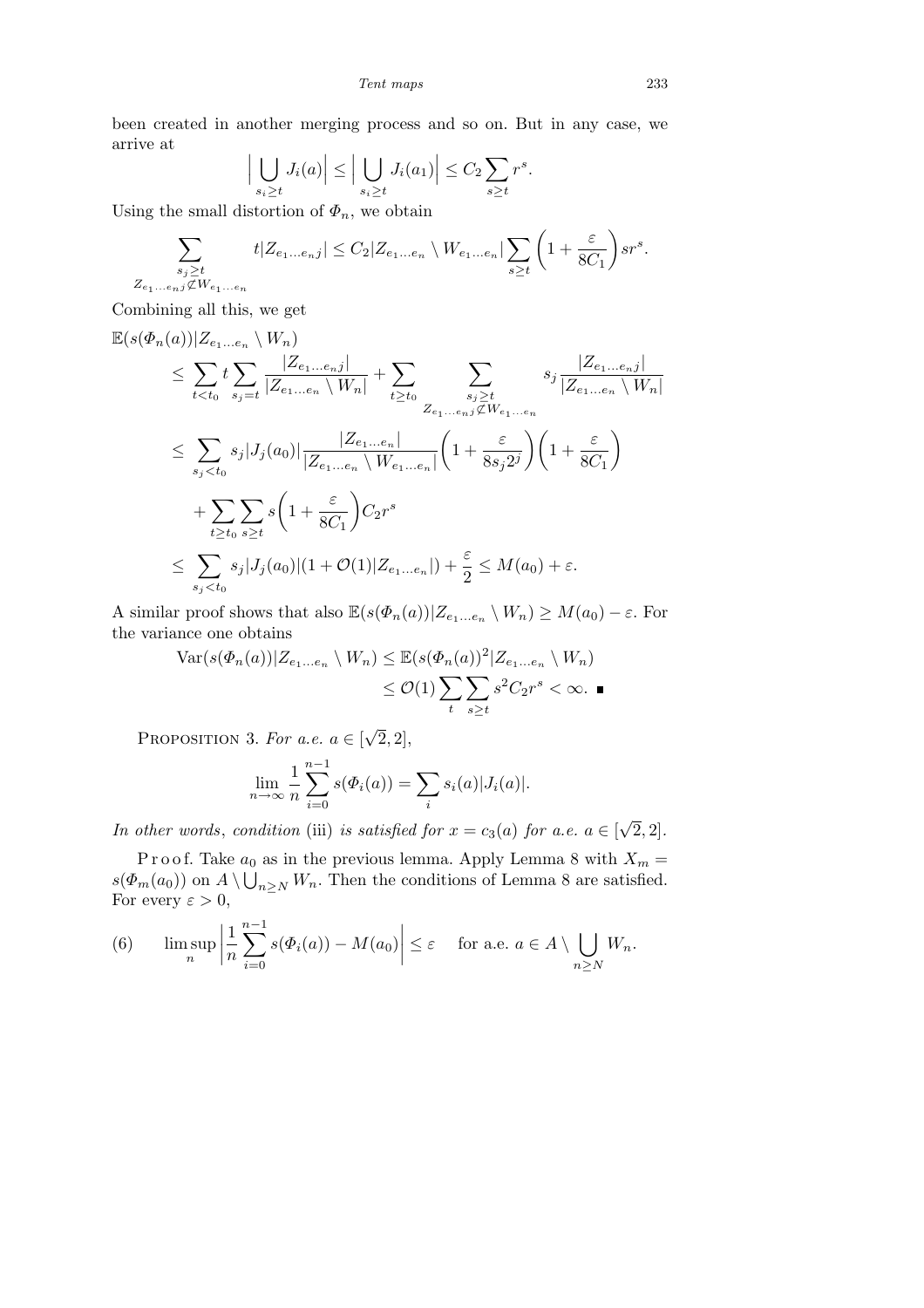Now *|*  $\bigcup_{n\geq N} W_n |A| \leq \mathcal{O}(1) \sum_{n\geq N} a^{-n} = \mathcal{O}(a^{-N}) \to 0$  as  $N \to \infty$ . Because  $(6)$  is true for every *N*, we indeed obtain

$$
\limsup_{n} \left| \frac{1}{n} \sum_{i=0}^{n-1} s(\Phi_i(a)) - M(a_0) \right| \le \varepsilon \quad \text{ for a.e. } a \in A.
$$

Now we show that  $M : [\sqrt{2}, 2] \rightarrow \mathbb{R}$  is continuous in  $a_0$ . Let  $\eta > 0$ be arbitrary. Find a neighbourhood  $A \ni a_0$  such that for each  $a \in A$  the following properties hold:

*•* The integer *N >* 0 (by Lemma 7) is such that

$$
\sum_{s_j(a)>N} s_j(a)|J_i(a)| \leq \frac{\eta}{3}.
$$

- No interval  $J_j$  with  $s_j \leq N$  is created as *a* varies in *A*.
- For each *j* such that  $s_j(a) \leq N$ ,

$$
\left| |J_j(a)| - |J_j(a_0)| \right| \le \eta/2^j.
$$

Then it follows that  $|M(a) - M(a_0)| < \eta$  for all  $a \in A$ , proving continuity.

Hence we can apply Lemma 9, with  $g_n(a) = \frac{1}{n}$  $P^{\text{IOVI}}$  $\sum_{i=0}^{n-1} s(\Phi_i(a))$ . The proposition follows.

#### **References**

- [BC] M. Benedicks and L. Carleson, *On iterations of*  $1 ax^2$  *on* (-1,1), Ann. of Math. (2) 122 (1985), 1–25.
- [BGMY] L. Block, J. Guckenheimer, M. Misiurewicz and L.-S. Young, *Periodic points and topological entropy of one dimensional maps*, in: Lecture Notes in Math. 819, Springer, 1980, 18–34.
	- [BM] K. Brucks and M. Misiurewicz, *Trajectory of the turning point is dense for almost all tent maps*, Ergodic Theory Dynam. Systems 16 (1996), 1173–1183.
	- [B] H. Bruin, *Induced maps*, *Markov extensions and invariant measures in onedimensional dynamics*, Comm. Math. Phys. 168 (1995), 571–580.
	- [B2] —, *Combinatorics of the kneading map*, Internat. J. Bifur. Chaos Appl. Sci. Engrg. 5 (1995), 1339–1349.
	- [DGP] B. Derrida, A. Gervois and Y. Pomeau, *Iteration of endomorphisms on the real axis and representations of numbers*, Ann. Inst. H. Poincaré Phys. Théor. 29 (1978), 305–356.
		- [H] F. Hofbauer, *The topological entropy of the transformation*  $x \mapsto ax(1-x)$ , Monatsh. Math. 90 (1980), 117–141.
		- [K] G. Keller, *Litting measures to Markov extensions*, ibid. 108 (1989), 183–200.
		- [MS] W. de Melo and S. van Strien, *One-Dimensional Dynamics*, Ergeb. Math. Grenzgeb. (3) 25, Springer, Berlin, 1993.
		- [M] M. Misiurewicz, *Absolutely continuous measures for certain maps of an interval*, Inst. Hautes Etudes Sci. Publ. Math. 53 (1981), 17–51. ´
		- [P] K. R. P a r t h a s a r a t h y, *Probability Measures on Metric Spaces*, Academic Press, New York, 1967.